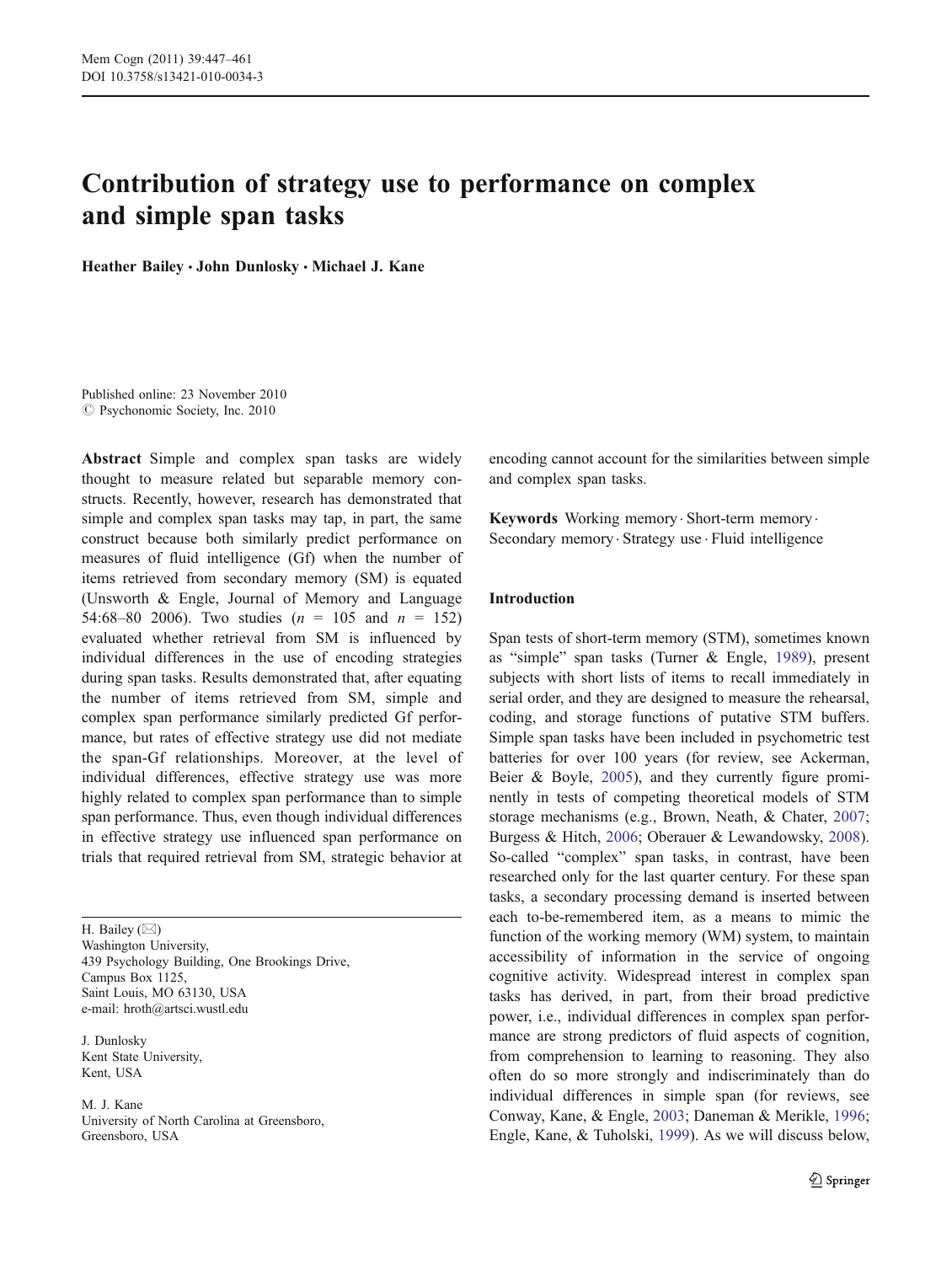however, recent studies have begun to question the extent to which simple and complex span tasks tap different underlying mechanisms, and the present study engages this question by examining the effects of encoding strategies on span performance and its correlates.

Because simple span tasks are designed to measure the operation of STM buffers, relatively free of the influence of executive mechanisms, they require only short-term retention (or "storage") of short item lists, such as words, letters, or digits. The word span (WSPAN) task is a popular simple span task in which subjects study a list of words (e.g., fruit, eagle, work, etc.) that are presented one at a time. Lists vary in length—often between three and seven words. Subjects study each word as it is presented and then attempt to recall the words in serial order. In contrast, WM represents the storage and concurrent manipulation of information and is measured by complex span tasks, which involve a storage task along with an interleaving processing task. One popular complex span task is the reading span (RSPAN) task (Daneman and Carpenter, [1980\)](#page-14-0). In one version of RSPAN (Turner & Engle, [1989\)](#page-14-0), subjects view a sentence and an unrelated word (e.g., "The ice melted quickly under the warm sun. ? fruit"). They read the sentence aloud, decide whether it is coherent, read the word aloud (i.e., fruit), and then see the next sentence-word pair (i.e., "Lori left the engine on and parked the grape.? eagle"). Subjects typically complete between three and seven of these sentence-word pairs for a given trial. Following the final pair of each trial, they attempt to recall the words in serial order (e.g., fruit, eagle, etc.).

## Differences between simple and complex span performance

Initial evidence of differences between simple and complex span tasks came from research that compared the ability of span performance to predict individual differences in reading comprehension. In particular, Daneman and Carpenter [\(1980](#page-14-0)) argued that comprehension performance would be better predicted by tasks that measure the ability to simultaneously manipulate and store information (e.g., complex span tasks) than by tasks that measure the ability to store information alone (e.g., simple span tasks). To evaluate this prediction, subjects completed a complex span task (e.g., RSPAN), a simple span task (e.g., WSPAN), and measures of comprehension (e.g., pronoun reference task and verbal SAT scores). As expected, RSPAN, but not WSPAN, performance significantly predicted comprehension. Moreover, a meta-analysis conducted by Daneman and Merikle [\(1996](#page-14-0)) demonstrated that span tasks that involved solving math problems (e.g., operation span and computation span tasks) also significantly predicted comprehension. Thus, as noted above, tasks with processing and storage components—regardless of whether the processing component is verbal or mathematical—often predict higher-order cognition better than do tasks with only a storage component. Similarly, Engle, Tuholski, Laughlin, and Conway [\(1999\)](#page-14-0) demonstrated that simple and complex span tasks load onto two separate factors (i.e., STM & WM; see also Alloway, Gathercole, & Pickering, [2006](#page-13-0); Cantor, Engle, & Hamilton, [1991](#page-13-0)), and that complex, but not simple, span performance significantly predicted unique variance in general fluid intelligence (Gf).

## Similarities between simple and complex span performance

In contrast to these studies, Colom, Rebollo, Abad, and Shih ([2006\)](#page-13-0) reported that simple span performance predicted Gf. They reanalyzed data from five previous studies using the model and analyses from Engle et al. ([1999\)](#page-14-0). These studies involved performance on a variety of complex span, simple span, and higher-order cognitive tasks. As in Engle et al. [\(1999](#page-14-0)), Colom et al. ([2006\)](#page-13-0) fit separate structural-equation models to data from each study and found that the STM and WM constructs were more strongly related than previous studies had originally reported. Most important, STM and WM tasks predicted Gf similarly in several data sets, and at times, STM was a stronger predictor (see also, Bayliss, Jarrold, Baddeley, & Gunn, [2005](#page-13-0); La Pointe & Engle, [1990](#page-14-0); Shah & Miyake, [1996](#page-14-0)). These outcomes suggest that performance on Gf tasks is predicted by a common mechanism shared between simple and complex span tasks, which Colom and colleagues argued to be "storage" (see also Tehan, Hendry, & Kocinski, [2001\)](#page-14-0).

In summary, some evidence indicates that only complex span performance predicts Gf, whereas other evidence indicates that both complex and simple span performance do. This discrepancy was explored by Unsworth and Engle [\(2006\)](#page-14-0). They claimed that simple and complex span performance similarly predicts Gf only when both tasks require the same amount of information to be retrieved from inactive, or secondary, memory (SM). As opposed to SM, primary memory (PM) reflects currently activated representations. Importantly, PM is thought to be the activated portion of SM that is currently needed for processing and has, on average, a four-item capacity (cf. Cowan, [2001](#page-14-0); Unsworth & Engle, [2006](#page-14-0)). Note here that although the majority of individuals can hold up to four items in PM, this capacity can vary. Some individuals can only maintain up to three items, whereas others can maintain up to five (Cowan, [2001\)](#page-14-0). Thus, according to this view, when a list of items is presented during a simple span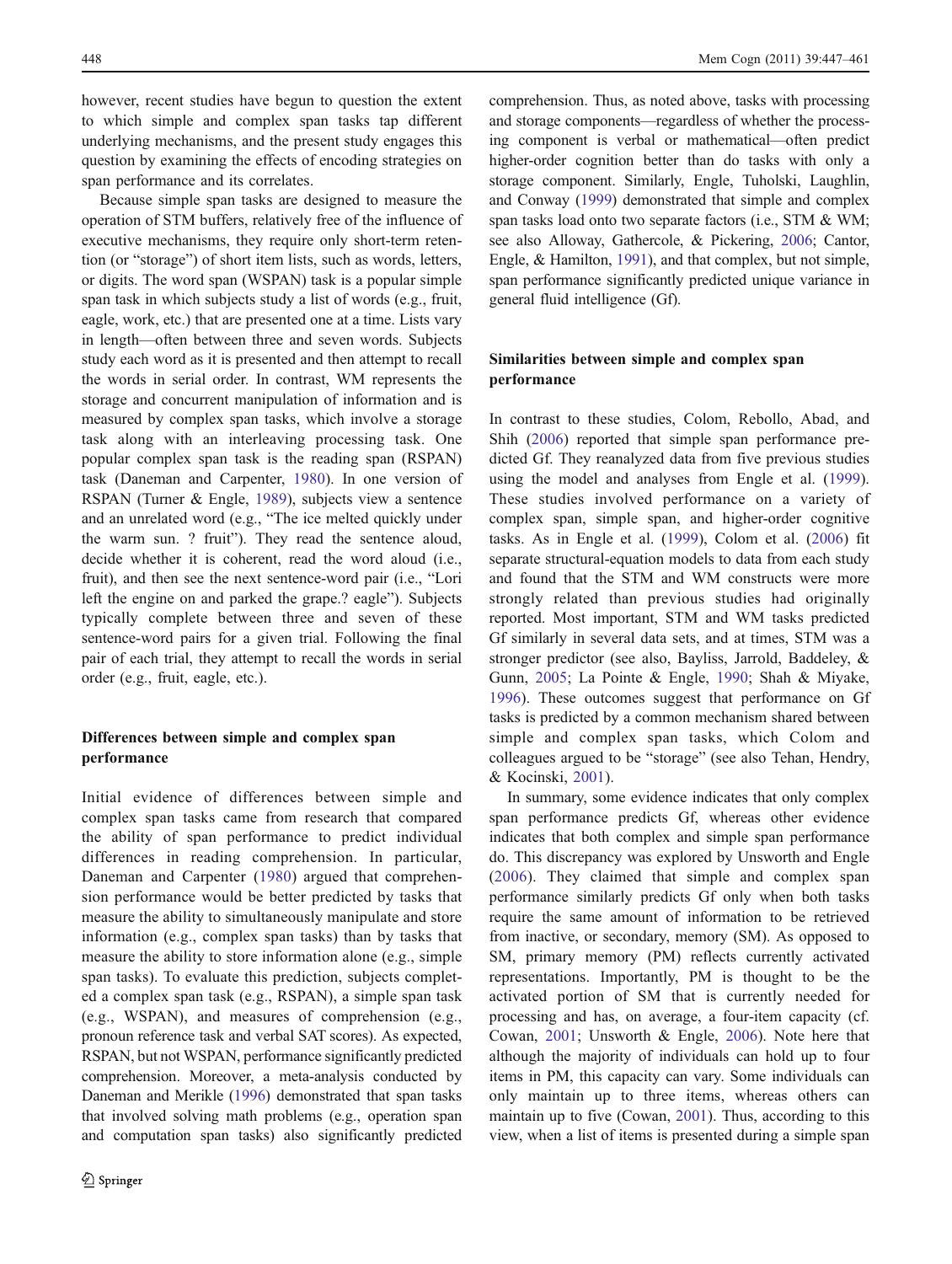task, on average, four are active in PM. When the fifth item is presented, PM is beyond its capacity so one item must be recovered from SM. During a complex span task, such as the RSPAN task, a sentence is read aloud and processed. Then the to-be-remembered word is maintained in PM until the next sentence is presented. Because the second sentence contains enough information to fill PM capacity, the first word must be recalled from SM. Thus, all to-beremembered items on a complex span task are retrieved from SM with the exception of the final word, which is maintained in PM because no sentence follows (Unsworth & Engle, [2006\)](#page-14-0).

According to this rationale, simple and complex span performance depends on maintenance of information in PM and a search through information in SM. Unsworth and Engle [\(2007](#page-14-0)) proposed that (1) this search is difficult because SM contains a large amount of potentially interfering information and (2) individuals use cues to narrow the search and increase the probability of successful retrieval. Importantly, complex span performance depends more upon this cue-dependent search than does simple span performance, because a higher proportion of items are retrieved from SM on complex versus simple span tasks. Further, performance on measures of Gf also may rely on this cue-dependent search of SM (Unsworth & Engle, [2007\)](#page-14-0). For example, in the Raven Advanced Progressive matrices (RAPM; Raven, Raven, & Court, [1998](#page-14-0))—a measure of Gf—subjects must decide which pattern completes a matrix design. To do so, subjects must infer, test, and remember multiple candidate rules as they process the individual items in the matrix and the set of potential solutions that are presented. Thus, performance on RAPM may involve active maintenance of the patterns in PM and retrieval of the rules from SM. This shared reliance on SM retrieval processes may be responsible for the correlations observed between complex span and Gf performance. By contrast, simple span performance depends less on SM, which may explain the lower correlations between simple span and Gf performance. Thus, equating the number of items retrieved from SM during complex and simple span tasks should result in a simple span-Gf relationship as well.

Unsworth and Engle ([2006\)](#page-14-0) evaluated this possibility by manipulating list length so the number of items retrieved from SM ranged from one to three on both simple and complex span tasks. More specifically, because four items are retrieved from PM on a simple span task, a list length of five yields four items from PM and one item from SM; a list length of six yields four items from PM and two from SM, and so on. Because all but the final item are retrieved from SM on a complex span task, for a list length of three, the first two items are drawn from SM and the final item from PM. After equating the number of items in SM, Unsworth and Engle ([2006\)](#page-14-0) found that performance on Gf

tasks was predicted equally well by simple and complex span tasks. Most important, Gf performance largely was predicted by performance on trials that required retrieval from SM.

This evidence sparked a debate regarding the degree to which individual differences in SM retrieval drive observed span-Gf relationships (see Unsworth & Engle, [2007](#page-14-0)). Mogle, Lovett, Stawski, and Sliwinski ([2008\)](#page-14-0) measured performance on several tasks that tap SM, such as word recognition and paired-associate recall. Performance on these SM tasks completely accounted for the variance shared between complex span and Gf performance. Because span performance did not account for any unique variance in Gf performance beyond that of SM, Mogle et al. ([2008](#page-14-0)) concluded that SM is entirely responsible for span-Gf relationships. Results from another study, however, using similar methods and tasks, demonstrated that both retrieval from SM and active maintenance of information in PM account for the relationship between span and Gf (Unsworth, Brewer, & Spillers, [2009\)](#page-14-0). Regardless of whether SM solely or jointly accounts for span-Gf relationships, evidence converges on the conclusion that retrieval from SM is important.

## The role of strategy use

A fundamental question now arises: Why does retrieval from SM predict span-Gf relationships? As mentioned above, Unsworth and Engle ([2007\)](#page-14-0) claimed that both span and Gf tasks require a cue-dependent search of information in SM. One way to increase the probability of successful retrieval from SM (i.e., the efficiency of the search through SM) is through the use of encoding strategies. Strategies may aid retrieval because they create a more distinctive trace for a particular set of to-be-remembered items in SM (Marschark, Richman, Yuille, & Hunt, [1987](#page-14-0)). Consider some of the tasks used by Mogle et al. ([2008](#page-14-0)) and Unsworth et al. [\(2009\)](#page-14-0) to measure SM: word recognition, free recall, and paired-associate recall. All of these tasks afford the use of verbal encoding strategies. For instance, chunking to-be-remembered items during encoding improves free recall performance (Ericsson, Chase, & Faloon, [1980\)](#page-14-0). On a paired-associate recall task, Richardson [\(1998\)](#page-14-0) demonstrated that people use a variety of strategies (e.g., imagery, verbal mediators, and repetition) while encoding word pairs. As expected, images and verbal mediators were associated with higher recall than was repetition, which we refer to as a less effective strategy because it was normatively associated with lower levels of performance. The same effect also has been observed in complex span performance (Bailey, Dunlosky, & Hertzog, [2009;](#page-13-0) Bailey, Dunlosky, & Kane, [2008](#page-13-0); Dunlosky & Kane, [2007;](#page-14-0)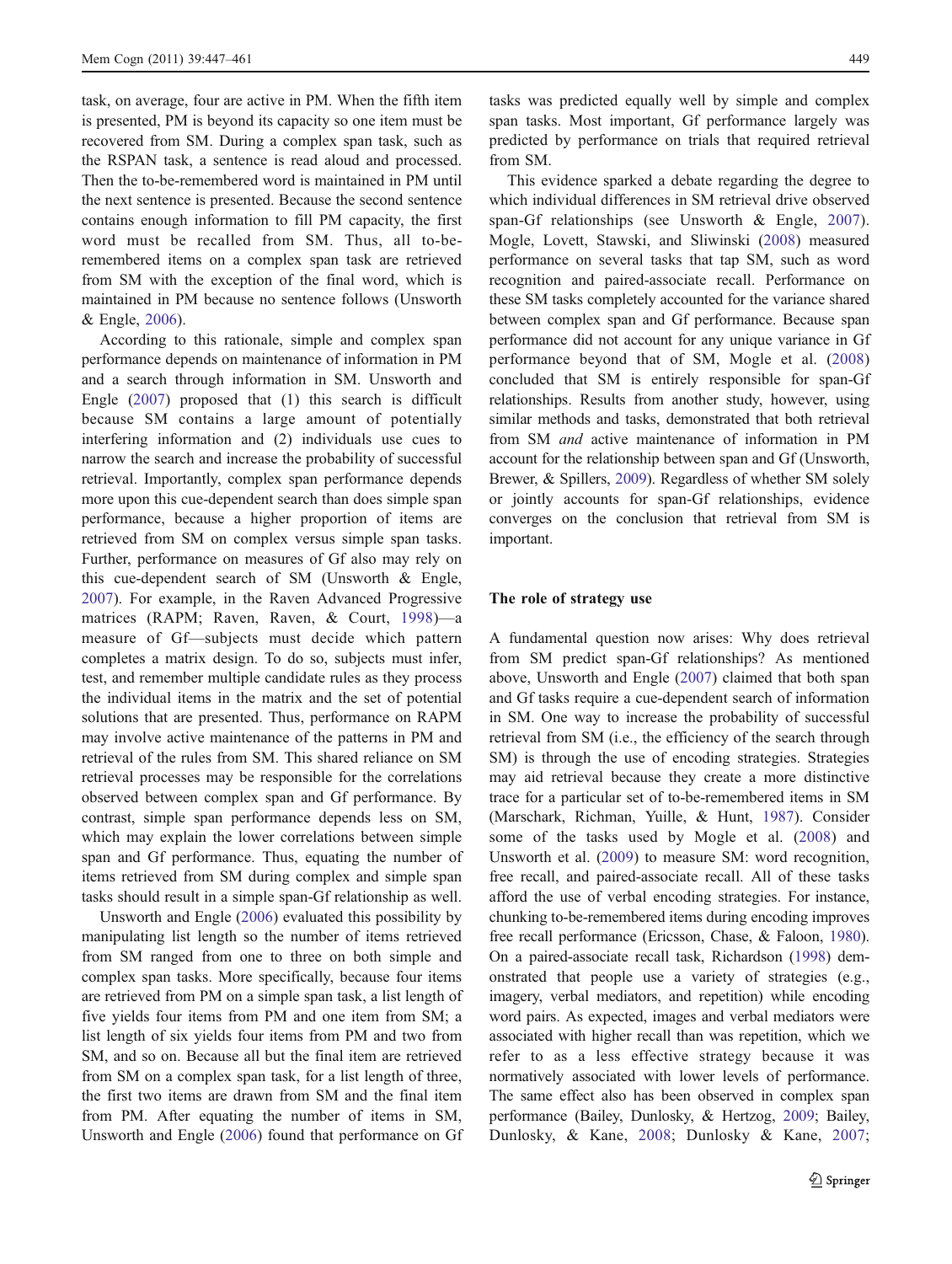<span id="page-3-0"></span>Kaakinen & Hyona, [2007;](#page-14-0) McNamara & Scott, [2001](#page-14-0); St. Clair-Thompson, Stevens, Hunt, & Bolder, [2010\)](#page-14-0). Specifically, span performance is significantly higher on trials in which individuals report using normatively effective strategies (e.g., imagery and sentence generation) as compared to trials in which they report using less effective ones (e.g., passive reading and rote repetition). From this point on, we will refer to these normatively effective strategies as *effective* and the normatively less effective strategies as less effective strategies.

Similar to their contribution to complex span performance, encoding strategies should be critical to simple span performance after the influence of PM is reduced, because when information is retrieved from PM, individual differences in strategy use do not predict recall performance (Baddeley & Ecob, [1970](#page-13-0)). That is, because performance is nearly perfect on short simple span trials of four or fewer items, differential strategy use does not strongly influence simple span performance. However, by reducing the influence of PM, and thereby increasing the influence of SM as in complex span and Gf tasks, strategy use may partly explain simple span-Gf relationships.

Given that using effective strategies at encoding may aid the search through SM at retrieval, they may be responsible for the similarity between complex span-Gf and simple span-Gf relationships after equating items retrieved from SM (Unsworth & Engle, [2006](#page-14-0)). Based on this assumption, we predict effective strategy use will be related to task performance on set sizes in which items are retrieved from SM. Most important, if strategy use accounts for individual differences in retrieval from SM, then we also predict effective strategies will mediate the relationship between span and Gf performance. That is, both span and Gf tasks require individuals to solve novel problems and generate ad hoc strategies, and previous research has identified effective and less effective strategies used on Gf tasks (Carpenter, Just, & Shell, [1990;](#page-13-0) Mitchum & Kelley, [in press;](#page-14-0) Vigneau, Caissie, & Bors, [2005\)](#page-14-0) and on similar tasks that require adaptive problem solving (Bethell-Fox, Lohman & Snow, [1984\)](#page-13-0). Specifically, an effective strategy is to determine the emerging pattern between items and generate the correct response, whereas a less effective strategy is to scan the response options and individually eliminate the incorrect ones. Because span and Gf tasks both afford effective strategies, individuals who are strategic on span tasks could be those who are also strategic on Gf tasks.

To assess effective strategy use, subjects completed set-byset strategy reports for all span tasks: After completing the final trial of a given span task, subjects were re-presented with each item set separately and asked to report whether they had used reading, repetition, sentence generation, imagery, grouping, or something else to remember the items from that set. We asked about these particular encoding strategies because previous research has found that they are frequently used in verbal span tasks (Bailey et al., [2008](#page-13-0), [2009](#page-13-0); Dunlosky & Kane, [2007](#page-14-0); Turley-Ames & Whitfield, [2003\)](#page-14-0). The validity of these strategy reports for the OSPAN and RSPAN tasks has been established repeatedly by demonstrating significantly higher performance on trials in which subjects reported using effective strategies as compared to trials in which they reported using less effective strategies (e.g., Bailey et al., [2008](#page-13-0); Dunlosky & Kane, [2007;](#page-14-0) Unsworth & Spillers, [2010](#page-14-0)). Further, making these strategy reports appears to have minimal reactive effects (Dunlosky & Kane, [2007\)](#page-14-0), which indicates that reporting strategies on one span task trial has little influence on strategy selection or span performance, either on future trials or on future span tasks.

## Experiment 1

A main goal of the first experiment was to evaluate whether effective strategies have the same influence on simple and complex span performance after equating the number of items retrieved from SM. Another goal was to evaluate whether effective strategy use mediates span-Gf associations.

## Method

Subjects

One hundred five undergraduates (75 females) from introductory psychology courses at Kent State University participated to complete a course requirement. Their mean age was 19.7 ( $SD = 3.9$ ) years and mean years of education was 12.1  $(SD = 0.66)$ .

#### Materials

OSPAN task We used the version of the OSPAN task described in Kane et al. ([2004](#page-14-0)). Subjects read a mathematical operation aloud (e.g., "Is  $(3 \times 2) + 5 = 10$ ?"), reported whether it was correct, and then read a target word aloud (e.g., "phone"). Immediately thereafter, the experimenter pressed a key to present the next operation-word pair onscreen. Following the final pair of the trial, subjects recalled the target words in serial order. The OSPAN task consisted of 15 experimenter-paced trials that ranged from three to seven operation-word pairs. The words and the order of set sizes were initially randomized and that order was used for all subjects.

Performance on all span tasks was computed using partial-credit unit scoring (for details, see Conway et al., [2005](#page-13-0)). That is, performance on each trial was scored as the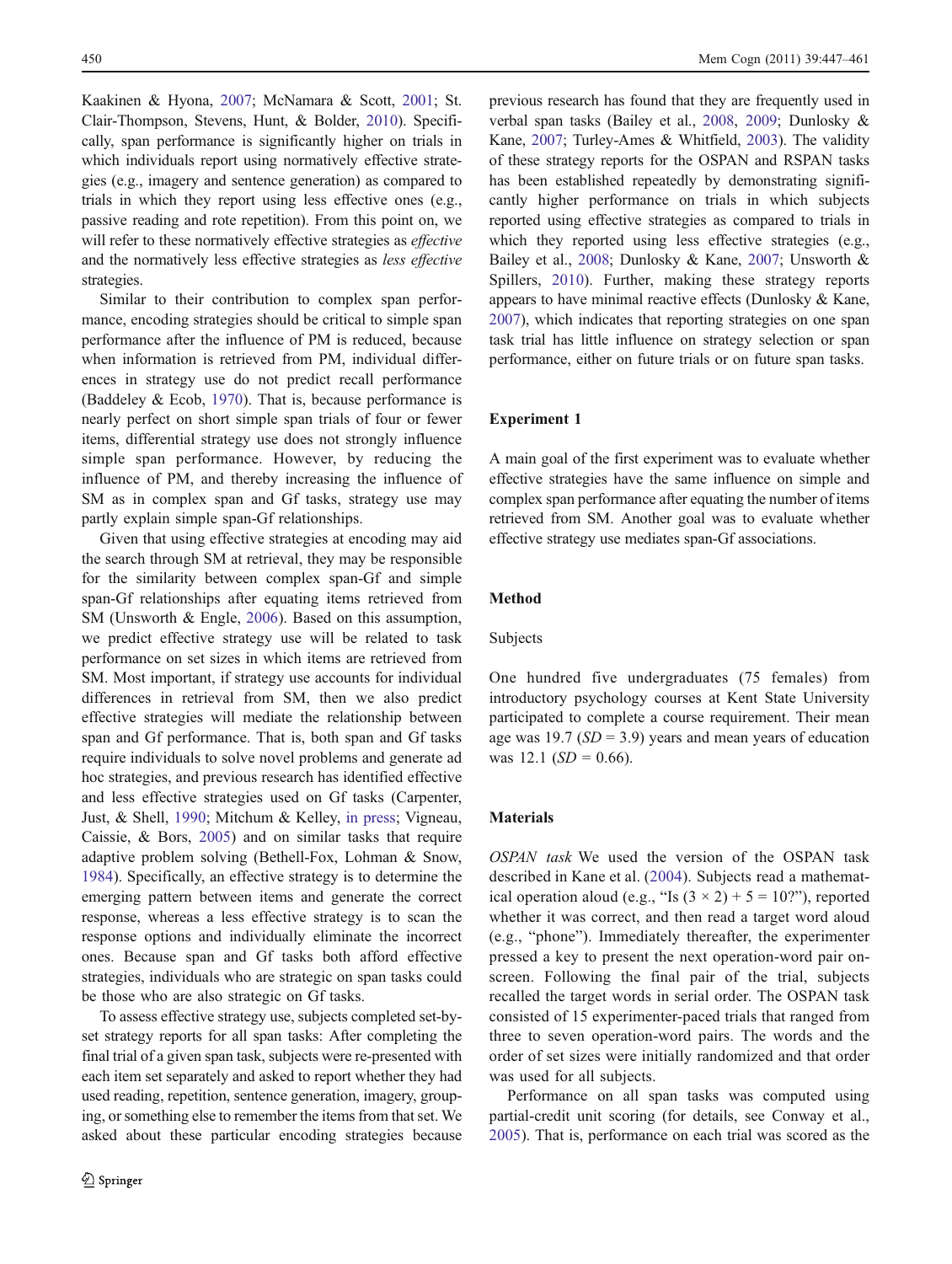proportion of correctly recalled items (e.g., trial 1:  $3/4 =$ 0.75, trial 2:  $3/3 = 1$ , and trial 3:  $4/6 = 0.67$ ), and overall performance was expressed as the mean proportion of correctly recalled items,  $[e.g., (0.75 + 1 + 0.67)/3 = 0.81]$ .

RSPAN task We used a modified version of the RSPAN task from Kane et al. ([2004\)](#page-14-0). Subjects read a sentence aloud (e.g., "Mr. Owens left the lawnmower in the lemon."), reported whether it made sense, and then read an unrelated word aloud (e.g., "eagle"). Once the word was read aloud, the next sentence-word pair appeared on-screen. After the final pair of each trial, subjects wrote the target words in serial order. The RSPAN task consisted of 15 experimenterpaced trials that ranged from three to seven sentence-word pairs presented in random order.

Word span task On each trial, words were presented one at a time for one second apiece. The WSPAN task consisted of 15 trials: three trials of each list-length ranging from three to seven words. Subjects read each word aloud when it appeared and, following the final word on a trial, they typed them in serial order.

Letter span task The letter span (LSPAN) task was identical to WSPAN except it presented individual letters rather than words. All 26 letters of the alphabet were used randomly throughout the lists.

Set-by-set strategy reports Subjects completed strategy reports after the final trial on each span task. We used the set-by-set strategy reports created by Dunlosky and Kane [\(2007\)](#page-14-0), in which the stimuli from each trial were re-presented on-screen along with the six strategy options (reading, repetition, sentence generation, imagery, grouping, or a different strategy). For example, after the 15th trial on the OSPAN task, the equations and words from the first trial were presented and subjects indicated which strategy they used to remember those words. After reporting their strategy for the first trial, the equations and words from the second trial were presented.

Letter sets test One Gf measure was the letter sets test from the Kit of Reference Tests for Cognitive Factors (Ekstrom, French, Harman, & Dermen, [1976](#page-14-0)), in which each item consisted of five sets of letters with four letters in each set. Four of the sets followed the same rule for ordering the letters, but the fifth set did not. Subjects were instructed to find the rule that relates the four sets of letters to each other; once they identified the rule, they indicated the fifth set, which did not fit the rule. Subjects had seven minutes to complete as many as possible and were instructed not to guess, but only to answer those sets in which they knew the rule. We scored performance as the proportion of correct answers.

Locations test Another measure of Gf was the locations test from the Kit of Reference Tests for Cognitive Factors (Ekstrom et al., [1976](#page-14-0)). Subjects were shown several sets, each of which consisted of five rows of dashes that were separated into groups. In each of the first four rows, one dash was replaced by an "X"; and in the fifth row, five of the dashes were replaced by numbers (i.e., labeled 1–5). Subjects attempted to find the rule for the location of the "X" in the first four rows of dashes and then to choose the correct location, which was denoted by a number, for an "X" in the fifth row. Subjects had 6 minutes to complete as many sets as possible and were instructed only to indicate an answer for those sets in which they knew the rule. Again, we scored performance as proportion correct.

## Procedure

Subjects completed all tasks in a 1.5-hour session. They first filled out a consent form, followed by the OSPAN task, a demographics questionnaire, the WSPAN task, letter sets test, the RSPAN task, the locations test, and finally, the LSPAN task.

# Results

First, scores on the simple and complex span tasks were computed along with their correlations with the Gf tasks. Next, we compared reported strategy use on simple span and complex span tasks to evaluate whether one type of span task lended itself more to the use of effective strategies. Finally, we examined the contribution of effective strategy use to performance on both types of span task and to the span-Gf relationships. To help interpret these analyses, the descriptive statistics from each task are reported in Table [1.](#page-5-0) Also included in Table [1](#page-5-0) are the proportions of effective strategies used on each span task.<sup>1</sup> These variables were derived by first computing the mean proportion of span-task trials that each subject reported, imagery, sentence generation, and grouping, and then by averaging across all subjects. Note here that the strategy reports appeared to have minimal reactive effects across tasks, as effective strategies were reported equally often on the first (OSPAN:  $M = 0.22$ ) and second complex span task (RSPAN:  $M = 0.25$ ),  $t(132) = 1.15$ ,  $p = 0.25$ , and on the

 $1$  Given the different nature of their stimuli (i.e., letters versus words), LSPAN and the other span tasks may differentially afford effective strategies. Thus, we conducted strategy-related analyses comparing LSPAN to each of the other span tasks. For both experiments, the proportion of effective strategies reported on LSPAN did not significantly differ from the proportion of effective strategies reported on the WSPAN, OSPAN, or RSPAN tasks.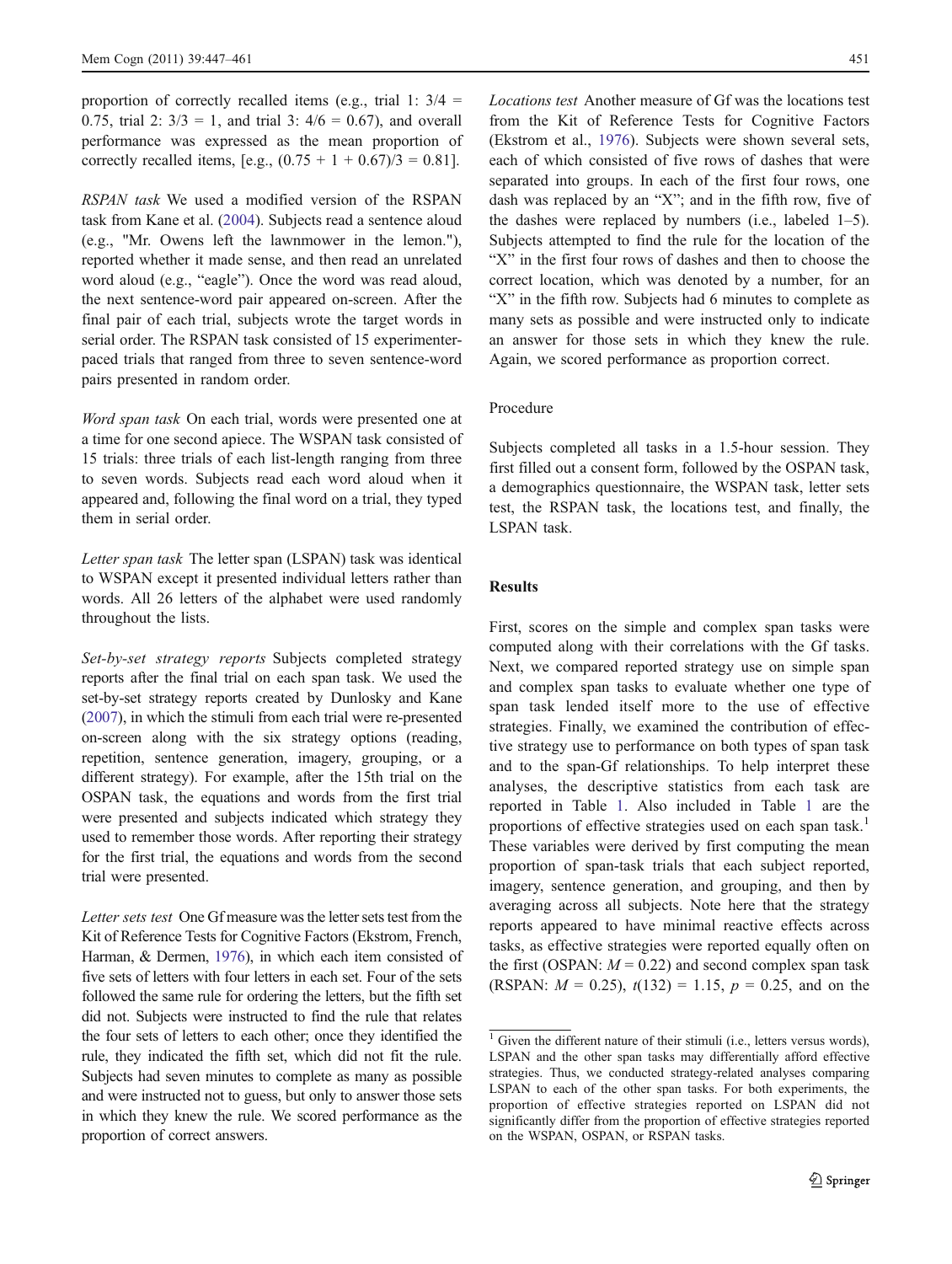<span id="page-5-0"></span>Table 1 Descriptive statistics for span tasks, Gf tasks, and effective strategies [\(Experiment 1](#page-3-0))

| Task             | Mean | Median | <b>SD</b> | <b>Skewness</b> | Kurtosis |
|------------------|------|--------|-----------|-----------------|----------|
| <b>OSPAN</b>     | 0.53 | 0.51   | 0.15      | $-0.14$         | 1.3      |
| <b>RSPAN</b>     | 0.51 | 0.49   | 0.16      | 0.50            | 0.52     |
| <b>LSPAN</b>     | 0.88 | 0.91   | 0.09      | $-1.9$          | 5.4      |
| <b>WSPAN</b>     | 0.81 | 0.83   | 0.09      | $-0.43$         | $-0.60$  |
| Locations        | 0.59 | 0.61   | 0.24      | $-0.24$         | $-0.99$  |
| Letters          | 0.80 | 0.88   | 0.21      | $-1.4$          | 1.6      |
| OStrategy        | 0.30 | 0.20   | 0.30      | 0.85            | $-0.30$  |
| <b>RStrategy</b> | 0.36 | 0.27   | 0.33      | 0.64            | $-0.83$  |
| LStrategy        | 0.28 | 0.13   | 0.35      | 1.0             | $-0.31$  |
| WStrategy        | 0.22 | 0.07   | 0.27      | 1.2             | 0.35     |

SD standard deviation, *Locations* locations test, *Letters* letters sets, OStrategy proportion of trials effective strategies were reported on the OSPAN task, RStrategy proportion of trials effective strategies were reported on the RSPAN task, LStrategy proportion of trials effective strategies were reported on the LSPAN task, WStrategy proportion of trials effective strategies were reported on the WSPAN task

first (WSPAN:  $M = 0.23$ ) and second simple span task (LSPAN:  $M = 0.25$ ),  $t(127) = 0.64$ ,  $p = 0.52$ . Finally, the reliabilities for all of the span tasks and strategy reports are reported along the diagonal in Table 2. For the span tasks, we computed reliability using Cronbach's alpha. For the strategy reports, we computed the proportion of effective strategies reported on odd and even trials for each participant, and then correlated these values across participants. To compute split-half reliability, the correlations were adjusted using the Spearman-Brown formula.

Performance on simple and complex span tasks

Collapsed across all set sizes, simple span performance  $(M =$ 0.84,  $SE = 0.01$ ) was significantly higher than complex span performance  $(M = 0.52, SE = 0.01), t(103) = 27.10, p <$ 0.001,  $d = 2.90$  (Cohen, [1988](#page-13-0)). More important, performance also was compared after equating items retrieved from SM (Fig. [1a\)](#page-6-0). This comparison was made with two items in SM (complex set size  $3 \&$  simple set size  $6$ ) and with three items (complex set size 4 & simple set size 7). With two items drawn from SM, performance on complex and simple span tasks was not significantly different,  $t < 1.0$ ; however, with three items from SM, simple span performance  $(M = 0.64,$  $SE = 0.01$ ) significantly exceeded that from complex span  $(M = 0.55, SE = 0.02), t = 4.72, p < .001, d = 0.52.$ 

## Predicting Gf

The main analysis relevant to replicating Unsworth and Engle [\(2006](#page-14-0)) involved comparing the strength of the complex span-Gf correlation to that of the simple span-Gf correlation. Although the individual span tasks had similar relationships with the Gf tasks (Table 2), we further evaluated the relationships by using composite variables, which are better estimates of constructs because they capture common variance among the measures. Because performance on the OSPAN and RSPAN tasks was significantly related ( $r = 0.69$ ), we averaged the standardized scores (i.e., z-scores) of each complex task; we did the same for the two simple span tasks ( $r = 0.46$ ) and the two Gf tasks ( $r = 0.41$ ). The correlations between span and Gf composite measures, after equating the number of items in SM, are shown in Fig. [1b](#page-6-0). The complex span-Gf correlation

Table 2 Zero-order correlations for span tasks, Gf tasks, and effective strategy use ([Experiment 1](#page-3-0))

| Task         |        | 2      | 3      | 4       | 5      | 6       | 7      | 8      | 9      | 10     |
|--------------|--------|--------|--------|---------|--------|---------|--------|--------|--------|--------|
| 1 OSPAN      | (0.86) |        |        |         |        |         |        |        |        |        |
| 2 RSPAN      | 0.69   | (0.90) |        |         |        |         |        |        |        |        |
| 3 LSPAN      | 0.30   | 0.45   | (0.85) |         |        |         |        |        |        |        |
| 4 WSPAN      | 0.36   | 0.46   | 0.46   | (0.80)  |        |         |        |        |        |        |
| 5 Locations  | 0.21   | 0.23   | 0.34   | 0.20    | (0.63) |         |        |        |        |        |
| 6 Letters    | 0.43   | 0.46   | 0.45   | 0.29    | 0.41   | (0.78)  |        |        |        |        |
| 7 OStrategy  | 0.35   | 0.12   | 0.02   | 0.03    | 0.01   | $-0.03$ | (0.94) |        |        |        |
| 8 RStrategy  | 0.23   | 0.31   | 0.11   | 0.16    | 0.04   | 0.12    | 0.31   | (0.96) |        |        |
| 9 LStrategy  | 0.15   | 0.16   | 0.15   | $-0.03$ | 0.06   | 0.11    | 0.22   | 0.40   | (0.97) |        |
| 10 WStrategy | 0.22   | 0.16   | 0.10   | 0.13    | 0.01   | 0.00    | 0.39   | 0.56   | 0.31   | (0.94) |

Locations locations test, Letters letters sets, OStrategy the proportion of trials effective strategies were reported on the OSPAN task, RStrategy the proportion of trials effective strategies were reported on the RSPAN task, LStrategy the proportion of trials effective strategies were reported on the LSPAN task, *WStrategy* the proportion of trials effective strategies were reported on the WSPAN task

Correlations that are bolded are significant at  $p < 0.05$ . The reliability for each task is given in parentheses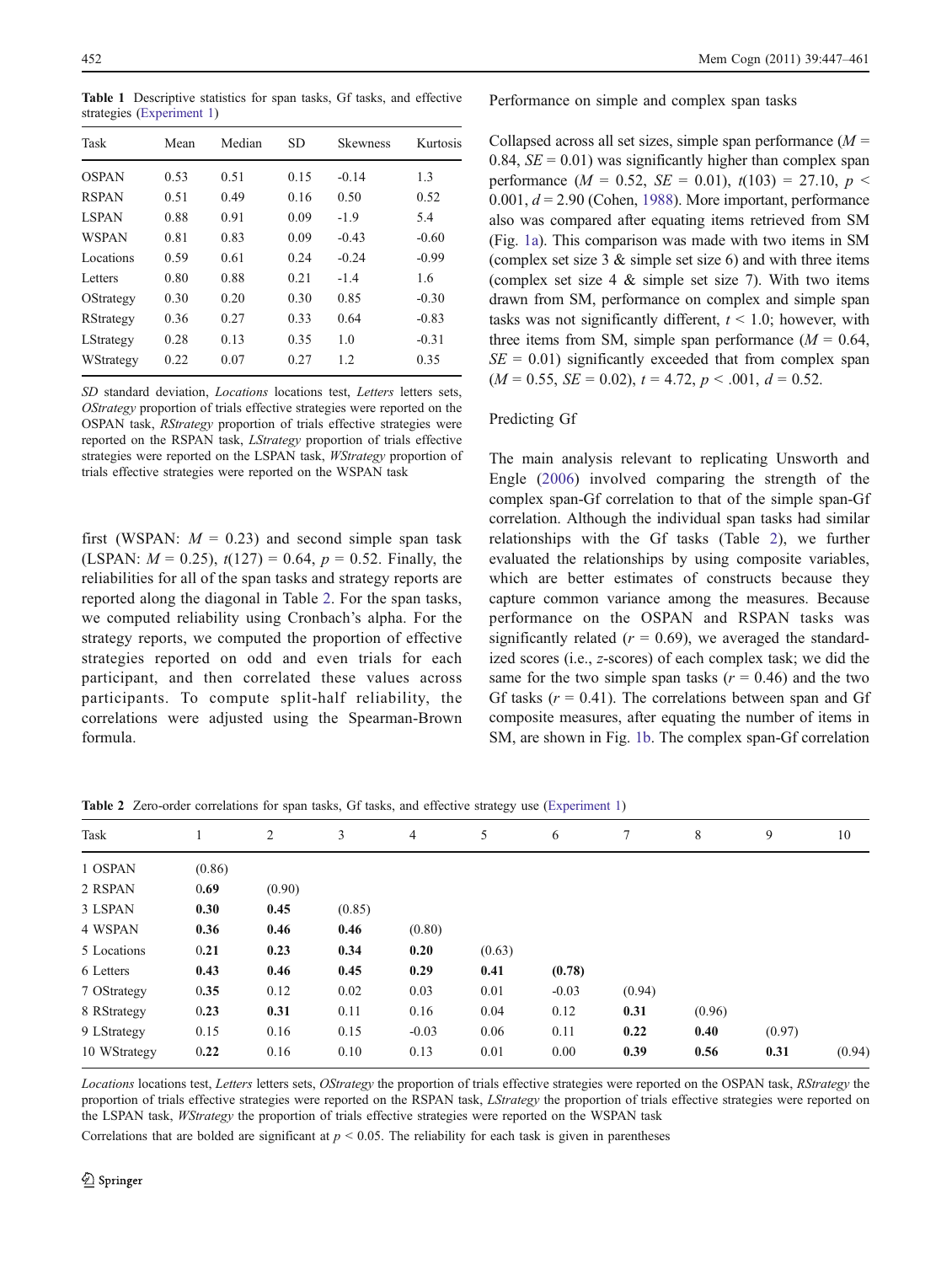

<span id="page-6-0"></span>

Fig. 1 Mean proportion correct on simple and complex span tasks (panel a). Average correlation between performance on the Gf tasks and simple or complex span tasks (panel b). Error bars represent the standard error of the means ([Experiment 1](#page-3-0))

 $(r = 0.34)$  was not significantly different from the simple span-Gf correlation ( $r = 0.44$ ) when two items were in SM,  $t(102) = 1.0$ ,  $p = 0.21$ , or when three items were in SM (complex-Gf =  $0.47$ ; simple-Gf =  $0.38$ ),  $t(102) < 1.0$ . Contrary to our predictions, simple span performance did not predict Gf performance better when items were retrieved from SM  $(r = 0.45)$  versus PM only  $(r = 0.34)$ , but this effect approached significance,  $t(102) = 1.43$ ,  $p = 0.10$ . Interestingly, though, simple span performance accounted for a significant amount of unique variance in Gf performance (8.5%) after controlling for complex span performance. More specifically, simple span trials uniquely predicted significant Gf variance (3.4%) when items were retrieved from SM, but not when they were retrieved from PM (0.7%).

## Span performance as a function of reported strategy use

We tested the contribution of strategy use at the group-level by comparing mean span performance on trials in which normatively effective strategies—imagery, sentence generation, and grouping—were reported to the mean span performance on trials in which normatively less effective strategies—reading and repetition—were reported (for the proportions of effective strategies reported on each task, see [Appendix](#page-13-0)). On complex span tasks, the mean proportion of correctly recalled items was significantly higher on trials in which subjects reported using effective strategies  $(M =$ 0.58) than on trials in which they reported using less effective strategies (0.52),  $t(84) = 3.02$ ,  $p < 0.01$ ,  $d = 0.31$ . Moreover, on simple span trials that required retrieval from SM, performance was significantly higher when effective strategies were used (0.82) than when less effective strategies were used (0.73),  $t(78) = 5.41$ ,  $p < 0.001$ ,  $d = 0.66$ . However, on simple span trials that required retrieval from PM only, strategy use did not influence span performance  $(t < 1.0)$ , because performance was at ceiling (effective  $= 0.97$  versus less effective  $= 0.96$ , which was expected given that retrieval from PM should be highly successful regardless of the strategy used (Baddeley & Ecob, [1970](#page-13-0)).

Another way to evaluate the contribution of strategies is at the individual level. To do so, we computed an acrosssubject correlation between the proportion of trials on which effective strategies were reported on each span task and the corresponding span performance (e.g., effective strategy use on the RSPAN task and RSPAN performance). These correlations (Table [2\)](#page-5-0) yielded two important findings. First, across all four span tasks, the proportions of effective strategy use were significantly related ( $rs = 0.22{\text -}0.56$ ), indicating that subjects who were strategic on one span task were also strategic on the other span tasks. Second, the correlations between effective strategy use and span performance were significant for only the OSPAN  $(r =$ 0.35) and RSPAN  $(r = 0.31)$  tasks; effective strategy use did not predict LSPAN or WSPAN performance, even when only larger set sizes were examined (5–7;  $r = 0.14$ ,  $p = 0.10$ ).

#### Effective strategy use as a mediator

To assess whether effective strategy use is responsible for the span-Gf correlations reported above, we conducted hierarchical linear regressions separately for the complex and simple span tasks. These analyses compared the amount of variance that span performance accounted for in Gf performance before and after controlling for strategy use. More specifically, a given span composite was entered as a predictor of Gf on the first step. Then on the second step, the proportion of effective strategy use from that span composite was entered first as a predictor followed by the corresponding span composite (see Table [3\)](#page-7-0).

Complex span performance accounted for 17% of the variance in Gf performance, both before and after controlling for effective strategy use. The same held for simple span, which accounted for 21% of the Gf variance before and after controlling for strategy use. (This latter effect is not surprising, of course, because simple span scores did not correlate significantly with simple span strategy use.) Finally, regression analyses were conducted with effective strategy use as a mediator of the simple span–Gf relationships for those trials in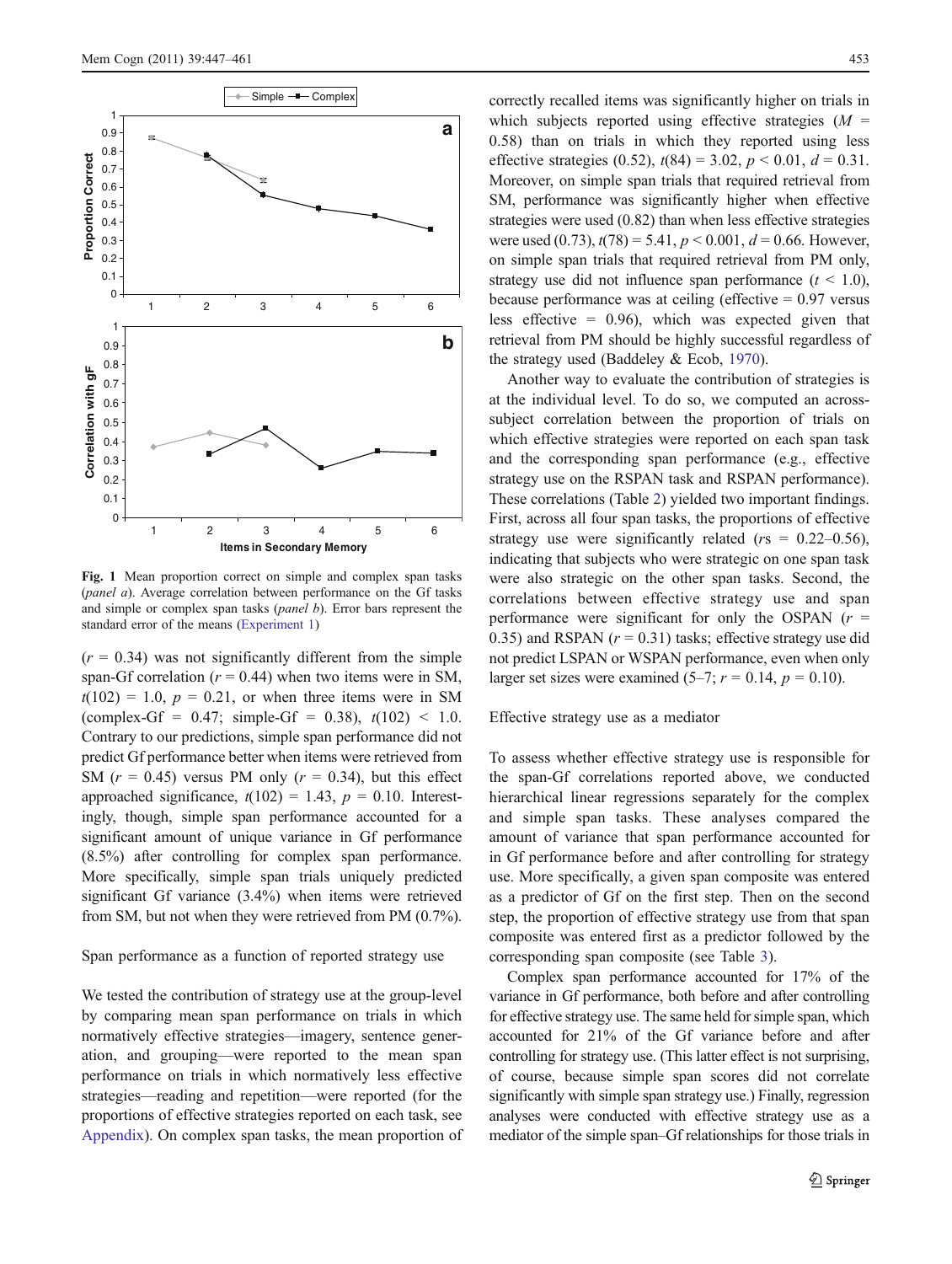| Variable                  | $\mathbb{R}^2$    | $\beta$ | $\cal F$ | Variable                  | $\mathbb{R}^2$ | $\beta$ | $\cal F$ |
|---------------------------|-------------------|---------|----------|---------------------------|----------------|---------|----------|
| Experiment 1              |                   |         |          |                           |                |         |          |
|                           | Gf composite      |         |          |                           | Gf composite   |         |          |
| Step 1                    |                   |         |          | Step 1                    |                |         |          |
| Complex span              | 0.17              | $0.41*$ | 20.42    | Simple span               | 0.20           | $0.44*$ | 24.48    |
| Step 2                    | 0.18 <sup>a</sup> |         |          | Step 2                    | 0.20           |         |          |
| Strategy use <sup>b</sup> | 0.01              | 0.04    | 0.17     | Strategy use <sup>b</sup> | $0.00\,$       | 0.04    | 0.17     |
| Complex span              | 0.17              | $0.44*$ | 10.62    | Simple span               | 0.20           | $0.44*$ | 12.13    |
|                           | Simple span       |         |          |                           |                |         |          |
| Step 1                    |                   |         |          |                           |                |         |          |
| Complex span              | 0.27              | $0.52*$ | 37.76    |                           |                |         |          |
| Step 2                    | 0.29              |         |          |                           |                |         |          |
| Strategy use <sup>c</sup> | 0.05              | $0.23*$ | 5.51     |                           |                |         |          |
| Complex span              | 0.24              | $0.50*$ | 20.70    |                           |                |         |          |
| Experiment 2              |                   |         |          |                           |                |         |          |
|                           | Gf composite      |         |          |                           | Gf composite   |         |          |
| Step 1                    |                   |         |          | Step 1                    |                |         |          |
| Complex span              | 0.09              | $0.29*$ | 13.94    | Simple span               | 0.14           | $0.38*$ | 24.38    |
| Step 2                    | 0.13              |         |          | Step 2                    | 0.16           |         |          |
| Strategy use <sup>b</sup> | 0.02              | 0.13    | 2.31     | Strategy use <sup>b</sup> | $0.00\,$       | 0.03    | 0.14     |
| Complex span              | 0.11              | $0.37*$ | 9.59     | Simple span               | 0.16           | $0.40*$ | 10.82    |
|                           | Simple span       |         |          |                           |                |         |          |
| Step 1                    |                   |         |          |                           |                |         |          |
| Complex span              | 0.28              | $0.53*$ | 58.67    |                           |                |         |          |
| Step 2                    | 0.45              |         |          |                           |                |         |          |
| Strategy use <sup>c</sup> | 0.13              | $0.36*$ | 7.86     |                           |                |         |          |
| Complex span              | 0.33              | $0.58*$ | 29.67    |                           |                |         |          |

<span id="page-7-0"></span>Table 3 Summary of hierarchical regression analyses for variables predicting criterion task performance (using composite variables)

 $*_{p}$  < 0.001

<sup>a</sup> Total amount of variance in criterion task performance accounted for by effective strategy use and span performance

<sup>b</sup> Proportion of effective strategies reported on the particular span task

<sup>c</sup> Combined proportion of effective strategies reported on complex and simple span tasks

which items were retrieved from only SM. Performance on large simple span set sizes (i.e., set sizes 5–7) and Gf tasks shared 20% of their variance and, again, effective strategy use did not account for any shared variance (see Table 3 for regression statistics). Thus, effective strategy use cannot explain the relationship between performance on span and Gf tasks.

# Discussion

One goal of [Experiment 1](#page-3-0) was to evaluate the performance and predictive power of simple and complex span performance after equating items in SM. As predicted, simple and complex span performance was relatively similar when items in SM were equated, and both similarly predicted Gf performance. However, unlike Unsworth and Engle's

findings, simple span performance significantly predicted Gf performance before equating retrieval from SM.

Our main goal was to estimate the contribution of effective strategy use to performance on simple and complex span tasks. We predicted that effective strategy use would correlate with span performance when items were retrieved from SM. Contrary to this prediction, effective strategy use significantly predicted performance only on complex span tasks (Fig. [2\)](#page-8-0). If effective strategies are more important to retrieval from SM than from PM (Baddeley & Ecob, [1970\)](#page-13-0), then the nonsignificant strategy-simple span relationship may be due to the fact that simple span tasks only required that between one and three items be retrieved from SM, whereas complex span tasks required up to six items.

Results from the first experiment were limited to comparing performance on simple and complex span tasks at only two data points: when two and three items were retrieved from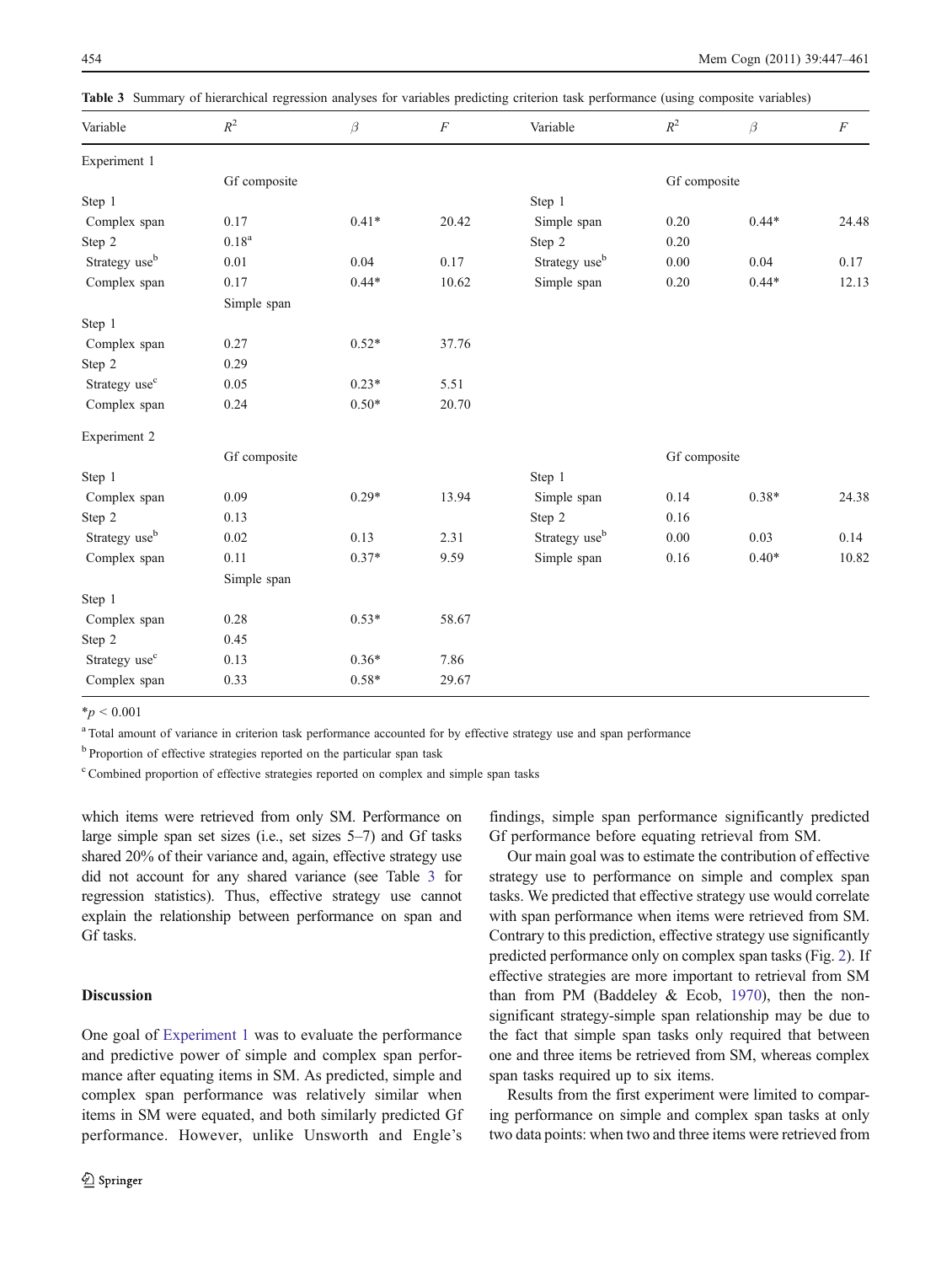<span id="page-8-0"></span>

Fig. 2 Average correlation between effective strategy use and span performance as a function of the number of items in secondary memory. [\(Experiment 1](#page-3-0))

SM. Thus, to better assess the contribution of effective strategies to simple and complex span performance, more points of comparison were included in the second experiment.

## Experiment 2

The purpose of Experiment 2 was to further estimate individual differences in strategy use on span tasks. To do so, we used methods similar to those in [Experiment 1,](#page-3-0) except more set sizes were added to the simple span tasks, which ranged from two to nine, and set size 7 was excluded from complex span tasks. The new set sizes made it possible to compare span performance at five points: when one, two, three, four and five items were ostensibly retrieved from SM (i.e., simple set sizes 5–9; complex set sizes 2–6). Also, we added the RAPM as a third Gf measure.

## Methods

#### Subjects

One hundred fifty-two undergraduates from introductory psychology courses at Kent State University participated to complete a course requirement.

## **Materials**

Complex span tasks OSPAN and RSPAN were the same as those in [Experiment 1](#page-3-0). Each consisted of 15 experimenterpaced trials ranging from two to six to-be-remembered words. After the final trial on each task, subjects completed set-by-set strategy reports.

Simple span tasks WSPAN and LSPAN were conducted in the same manner as in [Experiment 1](#page-3-0) except set sizes ranged from two to nine. As with the complex span tasks, subjects completed set-by-set strategy reports following the final trial on each task.

Fluid intelligence (Gf) tasks The letter sets and locations test were conducted in a similar manner as in [Experiment 1](#page-3-0) except subjects had eight minutes to complete as many trials as possible. Additionally, subjects completed the same 18 trials from the RAPM used by Stanovich and Cunningham [\(1993\)](#page-14-0). In this task, a  $3 \times 3$  matrix display was presented on the computer screen, with eight geometric figures and the ninth figure (i.e., the bottom, right-hand figure) missing. Subjects selected one of eight choices of figures to complete the pattern. Subjects had 15 minutes to complete as many displays as possible. Performance was scored as proportion correct.

## Procedure

Data collection for this experiment took place as a part of a larger study consisting of 8 one-hour sessions with oneweek delays between each session. The order in which tasks were completed was the same across subjects: demographics questionnaire (session 1), LSPAN (session 1), locations test (session 1), OSPAN (session 1), RSPAN (session 2), WSPAN (session 3), letter sets test (session 5), and finally, RAPM (session 7).

Table 4 Descriptive statistics for span tasks, Gf tasks, and effective strategies (Experiment 2)

| Median<br><b>SD</b><br><b>Skewness</b><br>Kurtosis |  |
|----------------------------------------------------|--|
| 0.05<br>$-0.31$<br>0.66<br>0.12                    |  |
| 0.63<br>0.13<br>$-0.40$<br>1.3                     |  |
| 0.85<br>1.1<br>0.07<br>$-0.66$                     |  |
| 0.76<br>0.10<br>$-0.44$<br>4.6                     |  |
| 0.36<br>0.69<br>$-0.02$<br>0.18                    |  |
| 0.69<br>0.35<br>$-1.4$<br>1.5                      |  |
| 0.72<br>$-0.94$<br>0.65<br>0.15                    |  |
| 0.26<br>0.13<br>1.0<br>0.37                        |  |
| 1.1<br>0.13<br>0.28<br>0.34                        |  |
| 0.19<br>0.95<br>0.19<br>0.26                       |  |
| 0.08<br>1.1<br>0.21<br>0.30                        |  |
|                                                    |  |

SD Standard deviation, RAPM Raven Advanced Progressive matrices, Locations locations test, Letters letters sets, OStrategy proportion of trials effective strategies were reported on the OSPAN task, RStrategy proportion of trials effective strategies were reported on the RSPAN task, LStrategy proportion of trials effective strategies were reported on the LSPAN task, WStrategy proportion of trials effective strategies were reported on the WSPAN task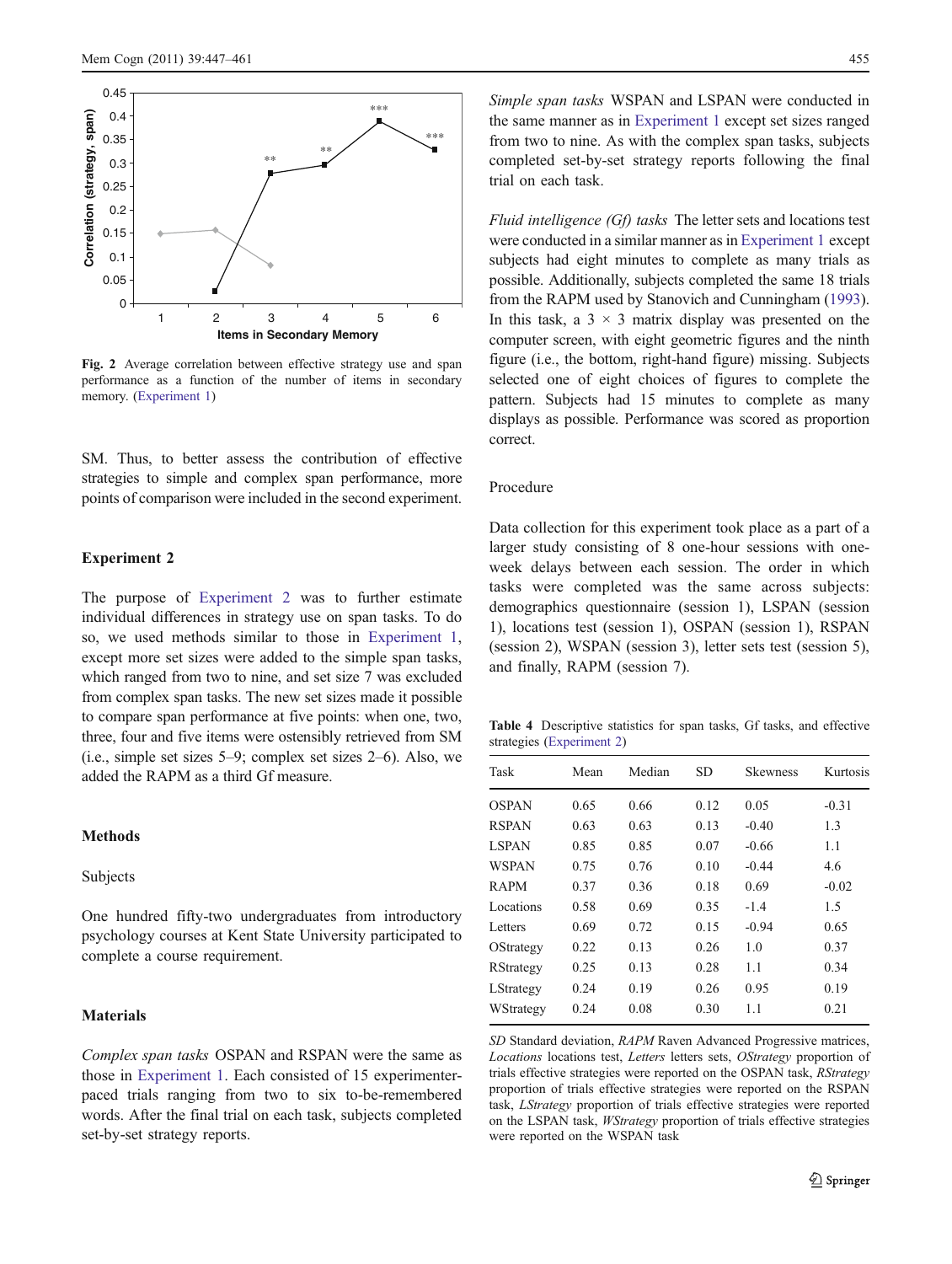## Results

Analyses of span performance and strategy use were conducted as in [Experiment 1](#page-3-0). To help interpret them, Table [4](#page-8-0) shows descriptive statistics and the proportion of effective strategy use on each task. Note that, as compared to [Experiment 1](#page-3-0), removing the largest complex span set size resulted in an increase in overall OSPAN and RSPAN scores, and including larger simple span sets resulted in a decrease in overall LSPAN and WSPAN scores.

#### Performance on simple and complex span tasks

Collapsed across all set sizes, simple span performance  $(M =$ 0.81,  $SE = 0.01$ ) was significantly higher than complex span performance  $(M = 0.64, SE = 0.01), t(149) = 21.76, p <$ 0.001,  $d = 1.76$ . This effect remained significant after equating the number of items retrieved from SM (Fig. 3a) with two exceptions: (1) when one item was retrieved from SM, performance was higher on complex versus simple span and (2) when two items were retrieved from SM (i.e.,



Fig. 3 Mean proportion correct on simple and complex span tasks (panel a). Average correlation between performance on the Gf tasks and simple or complex span tasks (*panel b*). Error bars represent the standard error of the means ([Experiment 2](#page-8-0))

complex set size 3 versus simple set size 6, span performance was statistically equivalent.

## Predicting Gf

Table [5](#page-10-0) presents correlations among scores on all span tasks. To evaluate whether complex and simple span similarly predicted Gf, we again created z-score composite variables for each construct (for OSPAN and RSPAN,  $r = 0.65$ ; for LSPAN and WSPAN,  $r = 0.53$ ; among the three Gf tasks,  $r s = 0.43 - 0.48$ . As in [Experiment 1](#page-3-0), we calculated the span-Gf correlations as a function of the number of items retrieved from SM (Fig. 3b). Replicating Unsworth and Engle [\(2006\)](#page-14-0), complex and simple span similarly predicted Gf; the complex-Gf correlation was not significantly different from the simple-Gf correlation when one, two, three, four, or five items were retrieved from SM (all  $ts < 1.0$ ,  $ps > 0.05$ ). Although it approached significance, simple span performance did not predict Gf performance better when items were retrieved from SM ( $r = 0.38$ ) versus PM only ( $r =$ 0.24),  $t(146) = 1.59$ ,  $p = 0.09$ . However, as in [Experiment 1,](#page-3-0) simple span performance predicted Gf performance beyond complex span performance. In fact, simple span trials uniquely predicted significant Gf variance (5.5%) when items were retrieved from SM, but not when they were retrieved from PM.

Span performance as a function of reported strategy use

The contribution of effective strategy use at the group-level was assessed by comparing span performance when effective versus less effective strategies were reported (for the proportions of effective strategies reported on each task, see [Appendix\)](#page-13-0). On the complex span tasks, recall was significantly higher on trials in which subjects reported using effective strategies ( $M = 0.69$ ) than on those they reported using less effective strategies (0.64),  $t(106) = 2.40$ ,  $p \le 0.01$ ,  $d = 0.36$ . Moreover, simple span scores were significantly higher when effective versus less effective strategies were used on trials that required retrieval from SM (effective =  $0.76$  versus less effective =  $0.70$ ,  $t(101)$  = 4.05,  $p < 0.001$ ,  $d = 0.41$ ) as well as for trials that required retrieval from PM (effective = 0.98 versus less effective = 0.96,  $t(89) = 2.29$ ,  $p < 0.05$ ,  $d = 0.15$ ).

We also examined effective strategy use at the individual level by correlating the performance and proportion of effective strategies reported on a span task (e.g., OSPAN performance and proportion of effective strategy use on the OSPAN task, see Table [5\)](#page-10-0). Again, the proportions of effective strategy use on all span tasks were significantly correlated  $(rs = 0.21 - 0.48)$  indicating that subjects who were more strategic on one span task also were generally more strategic on others. Moreover, the correlations between the proportion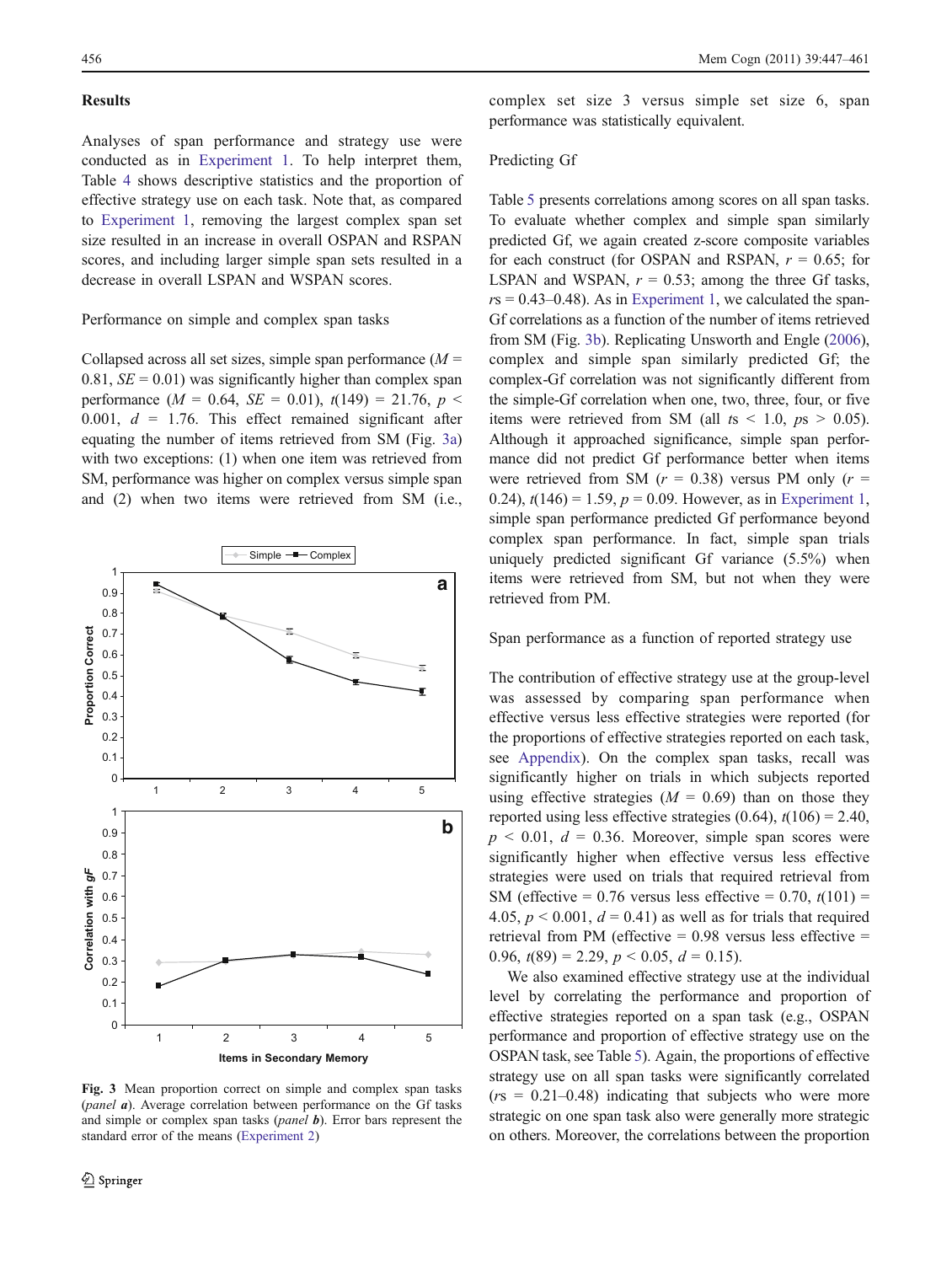| Task         |        | 2      | 3      | 4       | 5      | 6       | 7      | 8      | 9      | 10     | 11     |
|--------------|--------|--------|--------|---------|--------|---------|--------|--------|--------|--------|--------|
| 1 OSPAN      | (0.83) |        |        |         |        |         |        |        |        |        |        |
| 2 RSPAN      | 0.65   | (0.85) |        |         |        |         |        |        |        |        |        |
| 3 LSPAN      | 0.43   | 0.57   | (0.82) |         |        |         |        |        |        |        |        |
| 4 WSPAN      | 0.36   | 0.53   | 0.52   | (0.88)  |        |         |        |        |        |        |        |
| 5 RAPM       | 0.10   | 0.28   | 0.23   | 0.18    | (0.68) |         |        |        |        |        |        |
| 6 Locations  | 0.13   | 0.30   | 0.30   | 0.30    | 0.44   | (0.61)  |        |        |        |        |        |
| 7 Letters    | 0.21   | 0.43   | 0.35   | 0.41    | 0.43   | 0.48    | (0.89) |        |        |        |        |
| 8 OStrategy  | 0.25   | 0.26   | 0.05   | 0.17    | 0.25   | $-0.03$ | 0.09   | (0.91) |        |        |        |
| 9 RStrategy  | 0.25   | 0.38   | 0.07   | 0.10    | 0.33   | 0.09    | 0.16   | 0.48   | (0.91) |        |        |
| 10 LStrategy | 0.18   | 0.11   | 0.19   | $-0.05$ | 0.25   | 0.11    | 0.06   | 0.33   | 0.38   | (0.90) |        |
| 11 WStrategy | 0.12   | 0.06   | 0.12   | 0.00    | .19    | 0.04    | 0.04   | 0.21   | 0.47   | 0.36   | (0.95) |

<span id="page-10-0"></span>Table 5 Zero-order correlations for span tasks, Gf tasks, and effective strategy use ([Experiment 2](#page-8-0))

RAPM Raven Advanced Progressive matrices, Locations locations test, Letters letters sets, OStrategy proportion of trials effective strategies were reported on the OSPAN task, RStrategy proportion of trials effective strategies were reported on the RSPAN task, LStrategy proportion of trials effective strategies were reported on the LSPAN task, WStrategy proportion of trials effective strategies were reported on the WSPAN task Correlations that are bolded are significant at  $p < 0.05$ . The reliability for each task is given in parentheses

of effective strategy use and span performance were significant for OSPAN ( $r = 0.25$ ), RSPAN ( $r = 0.38$ ), and LSPAN  $(r = 0.19)$ , but not for WSPAN  $(r = 0.00)$ .

## Effective strategy use as a mediator

Finally, we conducted hierarchical linear regression analyses to assess whether strategy use mediated span-Gf relationships. Before controlling for strategy use, complex span and Gf tasks shared 9% of their variance, whereas after controlling for strategy use, they shared 11% (see Table [3\)](#page-7-0). The same analyses were conducted for the simple span tasks but only for the trials that required retrieval from SM (i.e., set sizes 5–9). In step 1, simple span and Gf shared 14% of the variance, whereas after controlling for effective strategy use on simple span tasks, they shared 16%. Thus, effective strategy use suppressed both the complex-Gf and the simple-Gf relationships. Although these suppressor effects were not significant, other researchers have reported similar, and statistically significant, effects (Turley-Ames & Whitfield, [2003\)](#page-14-0).

#### Discussion

Previous research has proposed that span performance predicts Gf performance when the tasks require retrieval of information from SM. Evidence supporting this claim was reported by Unsworth and Engle ([2006\)](#page-14-0), who found that when simple span performance requires retrieval from SM, it predicted Gf performance significantly and as strongly as did complex span performance. In the current experiment, we also compared complex and simple span performance and their predictive power. Replicating the results from Unsworth and Engle ([2006\)](#page-14-0) and [Experiment 1,](#page-3-0) complex and simple span performance similarly predicted Gf performance after equating retrieval from SM. However, overall simple span performance predicted Gf performance before equating retrieval from SM.

[Experiment 2](#page-8-0) further evaluated whether effective strategy use influences retrieval from SM and, in so doing, contributes to the relationship between span and Gf. Overall, span performance was higher when effective strategies were reported, indicating that individual differences in reported strategy use predicted span performance. However, as in [Experiment 1](#page-3-0), effective strategy use (i.e.,



Fig. 4 Average correlation between effective strategy use and span performance as a function of the number of items in secondary memory. [\(Experiment 2](#page-8-0))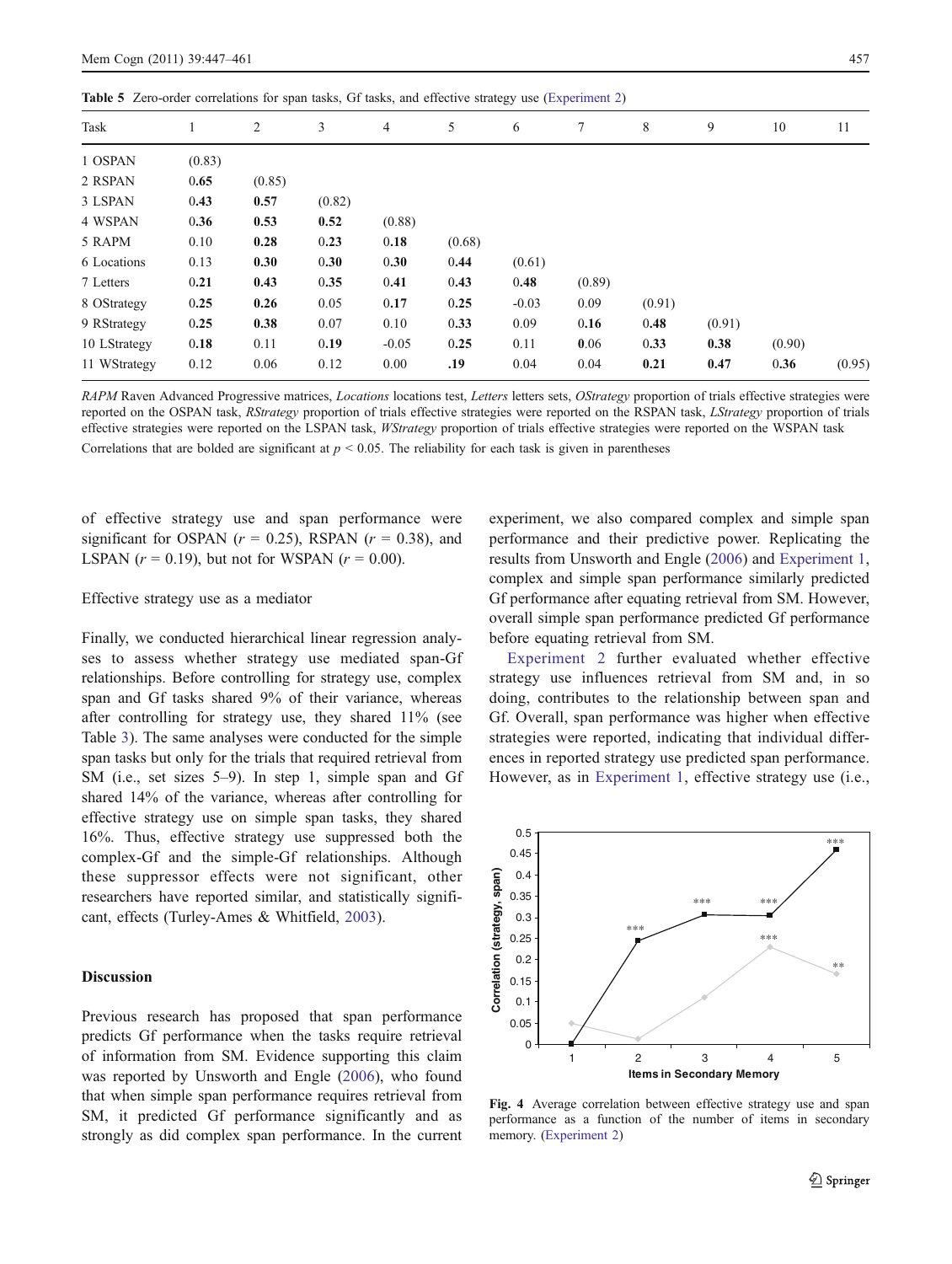imagery, sentence generation, and grouping) had more of an impact on complex than simple span (Table [4](#page-8-0) and Fig. [4](#page-10-0)). Finally, although strategy use predicted span performance, it was not responsible for complex span-Gf or simple span-Gf relationships. In fact, after controlling for rates of effective strategy use, the relationships increased numerically, but not significantly.

## General discussion

The main goals of the current experiments were to evaluate whether effective strategy use at encoding (1) is similarly related to complex and simple span performance and (2) mediates the associations between span and Gf. Pertaining to the first goal, we evaluated whether effective strategies (e.g., imagery) were more important for retrieval from SM than from PM. Results supported previous research (Baddeley  $& Ecob, 1970$  in that effective encoding strategies were more essential to the retrieval of information from SM than PM. At the group-level, both simple and complex span performance was higher when effective (versus less effective) strategies were used. However, at the individual level, effective strategies were more influential to complex versus simple span performance even after equating retrieval from SM (Figs. [2](#page-8-0) and [4\)](#page-10-0), which we discuss later. Note that we focused on encoding strategies in the current experiments, but other strategies can be used on these span tasks; for instance, covert retrieval practice has been shown to differentiate performance on complex and simple span tasks (McCabe, [2008;](#page-14-0) [in press](#page-14-0)), and thus, may account for the span-Gf relationships.

As for the second goal, recall that Unsworth and Engle [\(2007\)](#page-14-0) argued that performance on span and Gf tasks are related, in part, because both require a cue-delimited search of SM. We designed the current experiments to examine whether effective encoding strategies represented one method of improving the SM search. However, the results demonstrated that, whereas effective strategies did improve span performance, they did not mediate the span-Gf relationships.

We acknowledge that the span-Gf correlations that are typically reported in this literature are stronger than those we observed in [Experiment 2](#page-8-0) (see Kane, Hambrick, & Conway, [2005](#page-14-0)), thus providing less covariance for strategy use to explain. However, the magnitude of these correlations is not likely due to our choice in tasks because the lowest observed correlation was between OSPAN and RAPM, which are standard measures of span and Gf, respectively (Conway et al., [2002;](#page-13-0) Engle et al., [1999;](#page-14-0) Kane et al., [2004;](#page-14-0) Mogle et al., [2008](#page-14-0)). Although these two measures were not significantly related to one another, they both demonstrated convergent validity (i.e., OSPAN and RSPAN were correlated; RAPM, locations test and letters sets were correlated). Further, performance on the other two Gf tasks—locations and letters—was significantly related to both complex and simple span performance. In both experiments, composite variable were used to reduce taskspecific variance and to capture the common variance between the span tasks and between the Gf tasks. When composite variables were created, effective strategy use did not mediate the observed span-Gf relationships. Thus, other individual differences factors beyond strategy use, such as processing speed, attention control, or integrity of semantic networks, must influence one's ability to selectively and successfully search and retrieve information in SM, and future research should explore these alternatives.

## Relationship between span performance and strategy use

Results from the current experiments are relevant to a hypothesis made about complex and simple span performance in previous research. Specifically, Turner and Engle [\(1989](#page-14-0)) claimed that performance on simple span tasks does not predict higher-order cognition because they introduce extraneous variance due to strategy use. That is, strategies were thought to reduce the correlation between simple span and reading comprehension, whereas the interleaving tasks (e.g., reading sentences or solving equations) on complex span tasks were thought to prevent, or at least minimize, the use of such strategies. Contrary to this hypothesis, we found that effective strategy use was more highly related to complex span performance in both experiments. Although effective strategy use predicted simple span performance at large set sizes in [Experiment 2](#page-8-0) (e.g., when 4 and 5 items were retrieved from SM), in general, strategies were less important to simple span.

But is the effectiveness of a strategy constant, or might effectiveness vary with the particular span task being performed? In the current experiments, we considered imagery, sentence generation, and grouping to be normatively effective strategies because they are associated with higher performance in complex span than are passive reading or repetition (Bailey et al., [2009;](#page-13-0) Dunlosky & Kane, [2007\)](#page-14-0). However, previous research has suggested that repetition may be a relatively effective strategy in simple span tasks (Engle et al., [1992](#page-14-0); Logie et al., [1996;](#page-14-0) Turley-Ames & Whitfield, [2003](#page-14-0)). Because most items can be maintained in PM via rehearsal (i.e., simple span tasks have no secondary task to disrupt this rehearsal process), individuals who use repetition perform relatively well. To assess this possibility, we examined whether repetition was an effective strategy by comparing performance on trials in which repetition was reported with performance on trials in which normatively effective strategies (i.e., imagery, sentence generation, and grouping) were reported. In both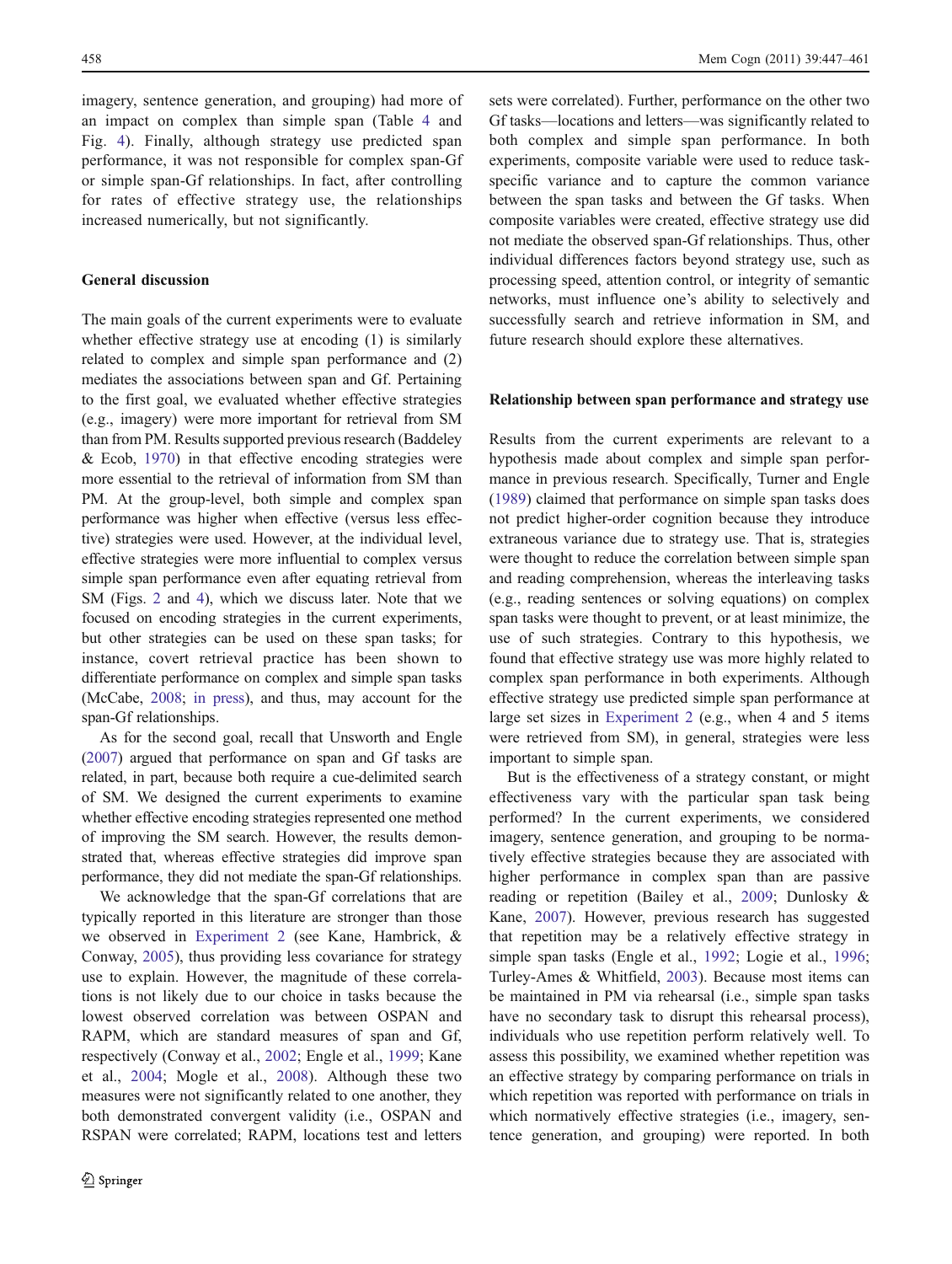experiments, performance at each set size of complex span tasks was significantly higher when individuals reported using normatively effective strategies. As expected, for the simple span tasks, we found that repetition and the normatively effective strategies produced similar performance at smaller set sizes (set sizes  $3-5$  in [Experiment 1](#page-3-0); set sizes 2, 3, 5, & 6 in [Experiment 2](#page-8-0)). By contrast, at larger set sizes, effective strategies were associated with significantly higher performance than was repetition.

Thus, when analyzed across items, repetition never outperformed normatively effective strategies on the simple span task; nevertheless, individual differences in the use of repetition may predict individual differences in span performance. To explore this issue, we examined the relationship between strategy and simple span performance when subjects reported using the repetition strategy at each set size (similar to the correlations in Figs. [2](#page-8-0) and [4](#page-10-0)). Repetition was not related to simple span performance in either experiment. In [Experiment 1,](#page-3-0) the correlations ranged from 0.05 to 0.16, and in [Experiment 2,](#page-8-0) they ranged from -0.01 to 0.17. Moreover, simple span performance was not significantly different when subjects reported using passive reading  $(E1 =$ 0.83; E2 = 0.82) and repetition (E1 = 0.83; E2 = 0.78), but performance was significantly higher when they reported using effective strategies (E1 =  $0.88$ ; E2 =  $0.87$ ). We found the same pattern of results for complex span tasks in [Experiments 1](#page-3-0) and [2](#page-8-0). In general, then, strategies such as imagery, sentence generation, and grouping were more effective on both simple and complex span tasks. Most pertinent to the PM-SM issue, repetition was effective for actively maintaining items in PM, whereas more elaborate strategies allowed for the most successful retrieval of items from SM. Given the similarity of the profiles of strategy use for simple and complex span tasks, we find it unlikely that differences in strategy use alone will completely explain why strategy use did not show the same relationship with complex and simple span tasks. One potential explanation for this effect is that individuals differed in PM capacity. For instance, on simple span sets of five, some subjects may be retrieving one item from SM whereas others may be able to keep all five items active in PM. If strategies are more important for retrieval from SM than PM, then variability in PM capacity may have added noise to the correlation between effective strategy use and simple span performance. However, we found that strategies did not benefit simple span performance until set sizes eight and nine [\(Experiment](#page-8-0) [2\)](#page-8-0), and even these significant correlations were not strong  $(rs = 0.26$  and 0.17, respectively). If the lack of a relationship between simple span and strategy use was due to variability in PM capacity, which seems to range between three and five (Cowan, [2001](#page-14-0)), then span-strategy correlations for set sizes  $\geq$ 6 should have been stronger and similar to those observed for the complex span tasks ( $rs = 0.28{\text -}0.46$ ).

Instead, one must consider the differences between complex and simple span tasks that could lead to the differential contribution of strategy use. One difference between the two, which is relevant to Unsworth and Engle's ([2006](#page-14-0), [2007\)](#page-14-0) hypothesis, is the proportion of to-beremembered items retrieved from SM. For large, simple span sets, some items are ostensibly retrieved from SM and others from PM. If a subject uses imagery (or another effective strategy) on a simple span set of eight, the strategy may facilitate retrieval of the four items from SM, but it may not be as beneficial to retrieving the four items from PM. In this example, effective strategies only help with retrieval of approximately 50% of the items on a simple span task (and far fewer than 50% of simple-span trials consist of such long lists). Conversely, for all complex span set sizes, all but one item is presumably retrieved from SM. If a subject uses imagery on a complex span set size of five, it may facilitate retrieval of the four items from SM. In this example, effective strategies help with retrieval of 80% of the items. Note that in these examples, the number of items retrieved from SM is equated on simple and complex span tasks, but the proportion of items is higher on complex span tasks. Thus, effective strategy use may be more important in predicting complex span versus simple span performance because complex span tasks consist of a higher proportion of items being retrieved from SM.

Preliminary evidence for this idea is found in Fig. [4](#page-10-0). For complex span tasks, as the proportion of items retrieved from SM increases, the correlation between strategy use and span performance also increases (albeit not linearly). Even more compelling is evidence from simple span tasks. That is, when a higher proportion of items are retrieved from PM than from SM (i.e., simple span set sizes 2–7), the correlation between effective strategy use and simple span performance is low and non-significant ( $rs = 0.01-0.11$ ). However, when a higher proportion of items are retrieved from SM than from PM (i.e., simple span set sizes  $8 \& 9$ ), correlations are larger and significant ( $rs = 0.23{\text -}0.17$ ).

Finally, in accordance with Turner and Engle's claim, our results do suggest that strategies introduce some extraneous variance. After controlling for rates of effective strategy use, span-Gf correlations became stronger (although not significantly so). The effect of strategy use suppressing spancognition relationships also has been reported by Turley-Ames and Whitfield ([2003](#page-14-0)), who found that the correlation between span and reading comprehension was stronger after experimentally removing variance due to individual differences in strategy use (see also Friedman & Miyake, [2004\)](#page-14-0). Thus, because strategies somewhat can reduce spancognition correlations, it is important to measure and control for strategy production on span tasks. To measure strategy production, we recommend using the current set-by-set reports because they (1) are reliable and valid, (2) are easy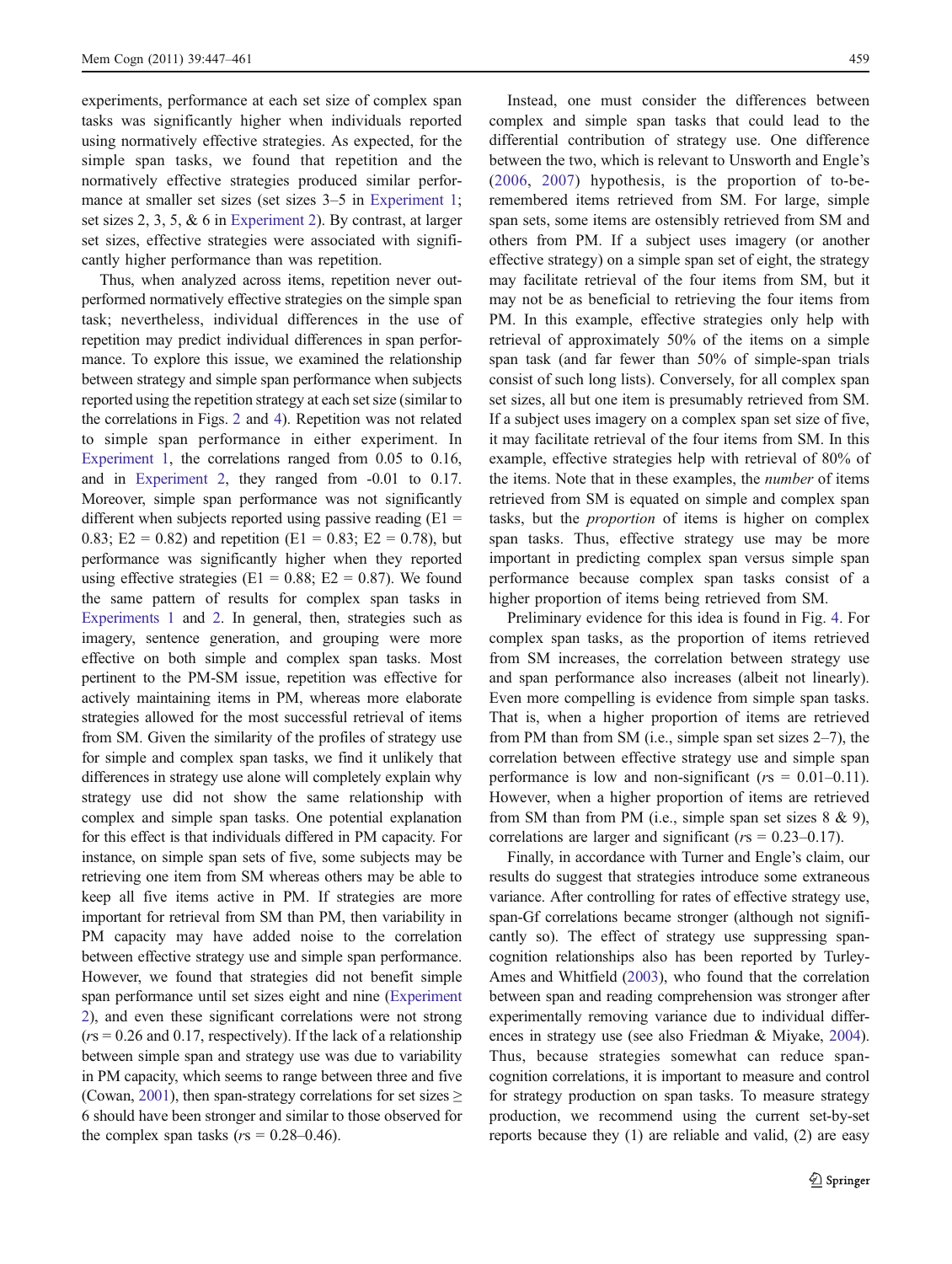<span id="page-13-0"></span>to collect and to objectively analyze and (3) have greater specificity than more global-report measures (for further details, see Dunlosky & Kane, [2007](#page-14-0)).

## Conclusion

In general, results of the current studies indicate that simple span tasks can predict Gf as well as do complex span tasks do (as in Unsworth & Engle, [2006\)](#page-14-0). Further, they explain why performance on complex and simple span tasks is more similar after equating the number of

## Appendix

items retrieved from SM. That is, both complex and simple span performance are significantly higher on trials in which effective strategies are used as compared to the trials in which less effective strategies are used. However, individual differences in strategy use (1) were more highly related to complex versus simple span performance and (2) were not responsible for the span-Gf relationships. These findings suggest that strategy use may be one factor that increases the efficiency of the search through SM during a complex span task, but may not have a commensurate effect on SM search during simple span or Gf tasks.

| <b>Table 6</b> Proportion of reported<br>strategy use for a given strategy | Span Task    | Read      | Repetition | Imagery   | Sentence      | Grouping  | Other     |  |  |  |
|----------------------------------------------------------------------------|--------------|-----------|------------|-----------|---------------|-----------|-----------|--|--|--|
|                                                                            | Experiment 1 |           |            |           |               |           |           |  |  |  |
|                                                                            | <b>OSPAN</b> | .36(.03)  | .29(0.03)  | .06(0.01) | .12(02)       | .12(02)   | .05(0.01) |  |  |  |
|                                                                            | <b>RSPAN</b> | .24(.03)  | .37(0.04)  | .10(0.02) | .13(0.03)     | .13(02)   | .03(.02)  |  |  |  |
|                                                                            | <b>LSPAN</b> | .19(0.03) | .50(0.04)  | .16(.03)  | $.02$ $(.01)$ | .10(0.02) | .03(0.01) |  |  |  |
|                                                                            | <b>WSPAN</b> | .43(0.03) | .33(0.03)  | .07(0.02) | .07(0.02)     | .08(0.01) | .02(0.01) |  |  |  |
|                                                                            | Experiment 2 |           |            |           |               |           |           |  |  |  |
|                                                                            | <b>OSPAN</b> | .41(0.03) | .34(0.03)  | .07(01)   | .09(0.01)     | .07(01)   | .02(0.01) |  |  |  |
|                                                                            | <b>RSPAN</b> | .33(.03)  | .39(0.03)  | .10(0.02) | .07(01)       | .08(0.01) | .03(0.01) |  |  |  |
| <i>Note.</i> Standard errors of the                                        | <b>LSPAN</b> | .25(.02)  | .48(.03)   | .09(0.02) | .03(01)       | .12(01)   | .03(0.01) |  |  |  |
| means are reported in<br>parentheses.                                      | <b>WSPAN</b> | .37(0.03) | .38(.03)   | .09(.02)  | .05(01)       | .10(0.02) | .01(0.01) |  |  |  |

## **References**

- Ackerman, P. L., Beier, M. E., & Boyle, M. O. (2005). Working memory and intelligence: The same or different constructs? Psychological Bulletin, 131, 30–60.
- Alloway, T. P., Gathercole, S. E., & Pickering, S. J. (2006). Verbal and visuospatial short-term and working memory in children: Are they separable? Child Development, 77, 1698–1716.
- Baddeley, A. D., & Ecob, J. R. (1970). Simultaneous acoustic and semantic coding in short-term memory. Nature, 227, 288–289.
- Bailey, H., Dunlosky, J., & Kane, M. J. (2008). Why does working memory span predict complex cognition? Testing the strategyaffordance hypothesis. Memory & Cognition, 36, 1383–1390.
- Bailey, H., Dunlosky, J., & Hertzog, C. (2009). Does differential strategy use account for age-related deficits in working-memory performance? Psychology and Aging, 24, 82–92.
- Bayliss, D. M., Jarrold, C., Baddeley, A. D., & Leigh, E. (2005). Differential constraints on the working memory and reading abilities of individuals with learning difficulties and typically developing children. Journal of Experimental Child Psychology, 92, 76–99.
- Bethell-Fox, C. E., Lohman, D. F., & Snow, R. E. (1984). Adaptive reasoning: Componential and eye movement analysis of geometric analogy performance. Intelligence, 8, 205–238.
- Brown, G. D. A., Neath, I., & Chater, N. (2007). A temporal ratio model of memory. Psychological Review, 114, 539–576.
- Burgess, N., & Hitch, G. J. (2006). A revised model of short-term memory and long-term learning of verbal sequences. Journal of Memory and Language, 55, 627–652.
- Cantor, J., Engle, R., & Hamilton, G. (1991). Short-term memory, working memory, and verbal abilities: How do they relate? Intelligence, 15, 229–246.
- Carpenter, P. A., Just, M. A., & Shell, P. (1990). What one intelligence test measures: A theoretical account of the processing in the Raven Progressive Matrices Test. Psychological Review, 97, 404–431.
- Cohen, J. (1988). Statistical power analysis for the behavioral sciences (2nd ed.). Hillsdale, NJ: Erlbaum.
- Colom, R., Rebollo, R., Abad, F. J., & Shih, P. C. (2006). Complex span tasks, simple span tasks, and cognitive abilities: A reanalysis of key studies. Memory & Cognition, 34, 158–171.
- Conway, A. R. A., Cowan, N., Bunting, M. F., Therriault, D., & Minkoff, S. (2002). A latent variable analysis of working memory capacity, short-term memory capacity, processing speed, and general fluid intelligence. Intelligence, 30, 163–183.
- Conway, A. R. A., Kane, M. J., Bunting, M. F., Hambrick, D. Z., Wilhelm, O., & Engle, R. W. (2005). Working memory span tasks: A methodological review and user's guide. Psychonomic Bulletin & Review, 12, 769–786.